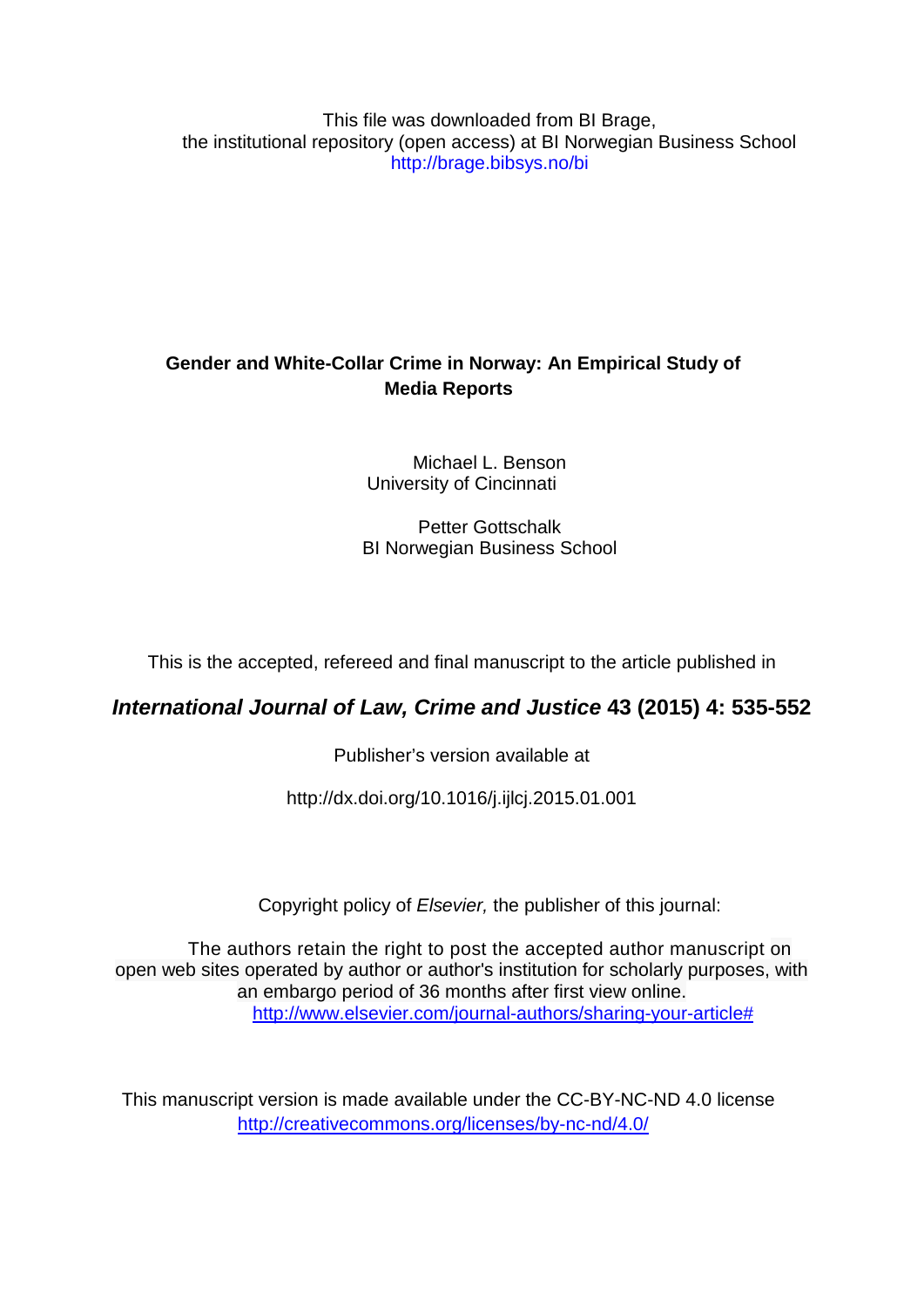Gender and White-Collar Crime in Norway: An Empirical Study of Media Reports

Michael L. Benson\* School of Criminal Justice ML 210389 University of Cincinnati Cincinnati, OH 513-556-5830 Michael.Benson@uc.edu

And

Petter Gottschalk Department of Leadership and Organizational Behavior BI Norwegian Business School NO-0442, Oslo, Norway +47-464-10-716 Petter.Gottschalk@bi.no

\* Corresponding Author

Michael L. Benson is a Professor in the School of Criminal Justice at the University of Cincinnati. He has published extensively on white-collar crime, intimate partner violence, and life-course criminology. He recently published the 2nd edition of his book *Crime and the Life-Course: An Introduction*, and is coauthor with Sally S. Simpson of *White-Collar Crime: An Opportunity Perspective.*

Petter Gottschalk is Professor of Information Systems and Knowledge Management in the Department of Leadership and Organizational Behavior at BI Norwegian Business School in Oslo, Norway. He has done research on organized crime, financial crime and white-collar criminals, and he has been teaching management and leadership in the Norwegian Police University College. Dr. Gottschalk was a business executive for many years, including CEO of ABB Datacables and Norwegian Computing Center.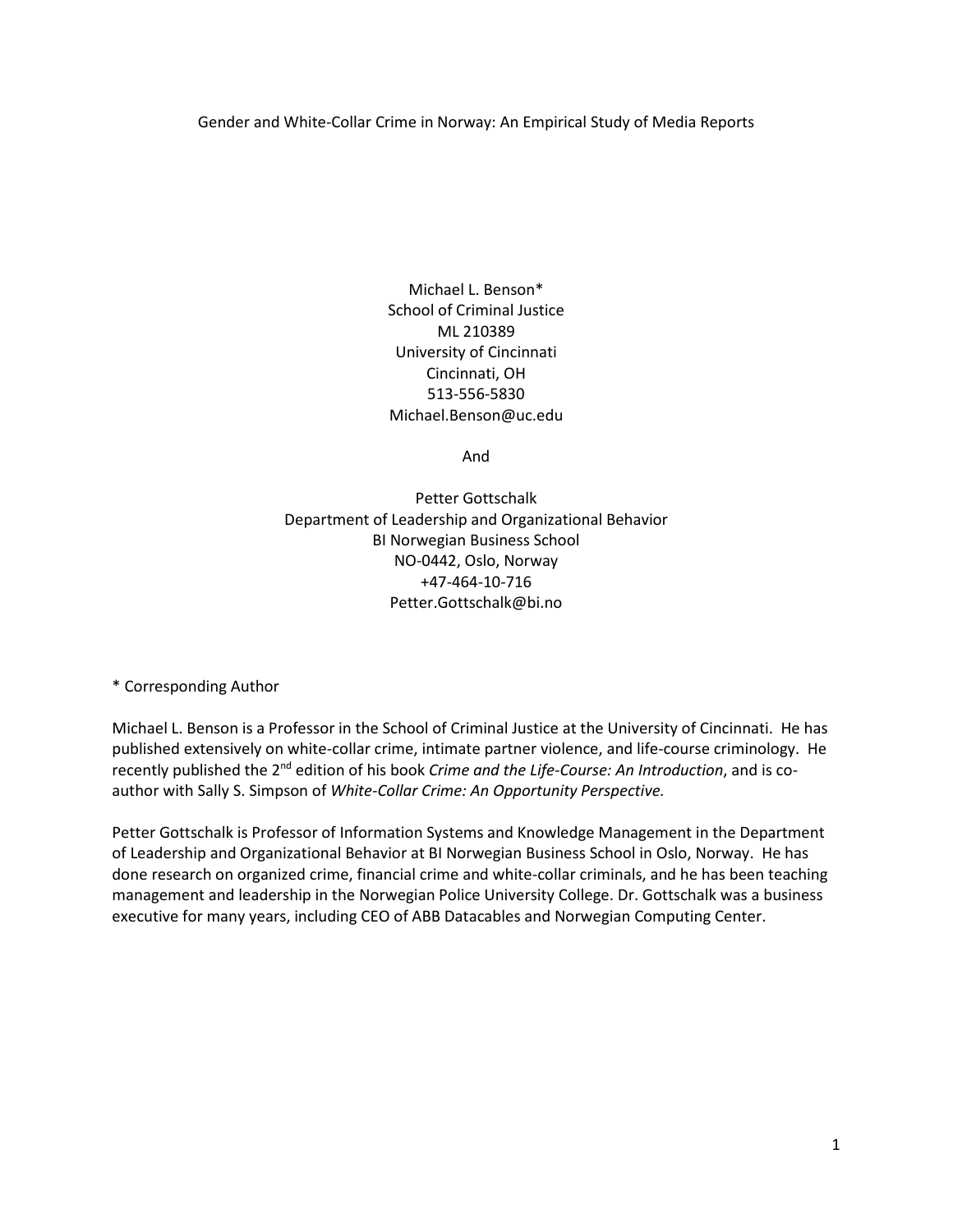## Gender and White-Collar Crime in Norway: An Empirical Study of Media Reports Abstract

**Purpose**: Recent work on gender and white-collar crime is extended through a case study examining gender differences in white-collar crime in Norway.

**Methods**: Based on a content analysis of reports in Norwegian newspapers and court documents regarding white-collar crime cases that were of enough importance and notoriety so as to garner attention from national media outlets, this study investigates whether high level white-collar crime in Norway is gender neutral or gender specific (i.e., mostly male) as it is in the United States.

**Results**: Even though gender inequality is much lower in Norway than the United States, the gender gap in Norwegian white-collar crime appears to be nearly identical to that observed in the United States.

Out of 329 individuals identified in the newspaper reports only 22 (6.7%) were women.

**Conclusions**: Formal gender equality does not appear to lead to increased involvement of women in white-collar crime, thus providing little support for the emancipation hypothesis and suggesting that theories focused on gendered focal concerns and gendered access to criminal opportunities have greater utility as explanations of the gender gap in white-collar crime.

Keywords: Gender, White-Collar Crime, Corporate Crime, Gender Equality, Norway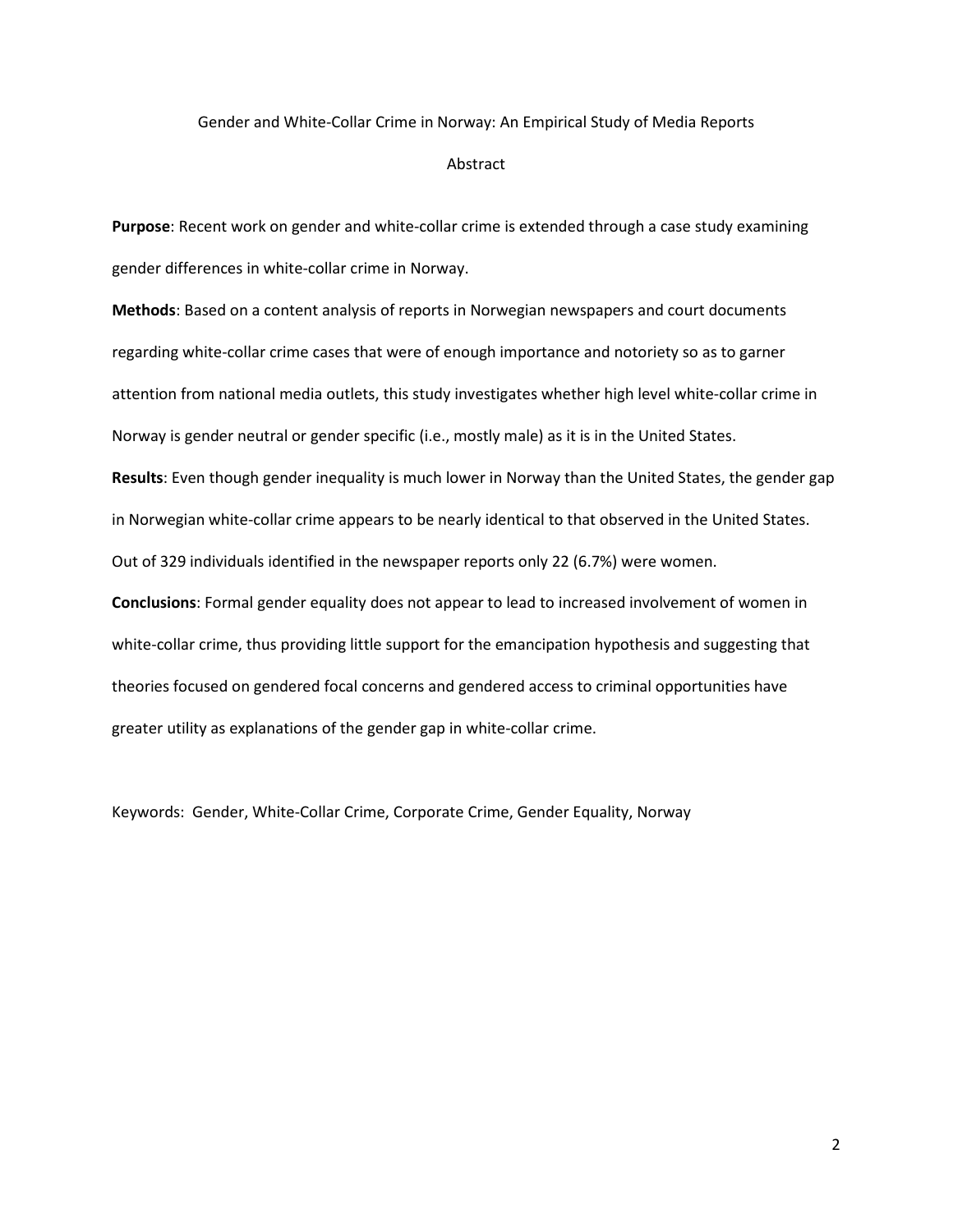#### **Introduction**

White-collar crime is a global problem of enormous dimensions. Fraud, market manipulations, and corruption can be found to varying degrees in every economy and society in the world. The fraudulent schemes and corporate corruption scandals of the past two decades have confirmed once again the continuing relevance of white-collar crime as a significant threat to the economic and social health of nations across the globe (Barak, 2012) as well as an important area of criminological investigation. For criminologists, the importance of white-collar crime lies in part in its seeming differences from other forms of crime along several dimensions. Among the most important of these dimensions are the socio-demographic backgrounds of the individuals who commit these types of offenses, in particular class, gender and race, as well as the link between white-collar crimes and legitimate occupational, organizational and economic activities (Benson and Simpson, 2009). In this article, we extend research on white-collar crime and one of the most important dimensions of social stratification – gender – by examining two competing explanations of the gender gap in white-collar crime. As the economic and occupational attainments of women continue to advance in modern societies, it becomes important to understand whether they are becoming more involved in white-collar crime as a result of their increasing access to more powerful occupational positions. Or, conversely, as women move into upper level management positions, will their presence lead to reductions in whitecollar crime in organizations?

<span id="page-3-0"></span>First, we examine one of the main explanations put forth to account for the nature and low rate of women's involvement in white-collar crime: gender segregation and inequality in society and the workplace. Gender segregation and inequality in the workplace, it has been argued, limit women's access to opportunities to commit white-collar crimes (Braithwaite, 1993; Dodge, 2009; Benson and Simpson, 2009; Steffensmeier et al. 2013). Although there is a body of research (Zeitz, 1981; Daly, 1989; Brickey, 2006; Holtfreter, 2005; Steffensmeier et al. 2013) and commentary (Dodge, 2009; Benson and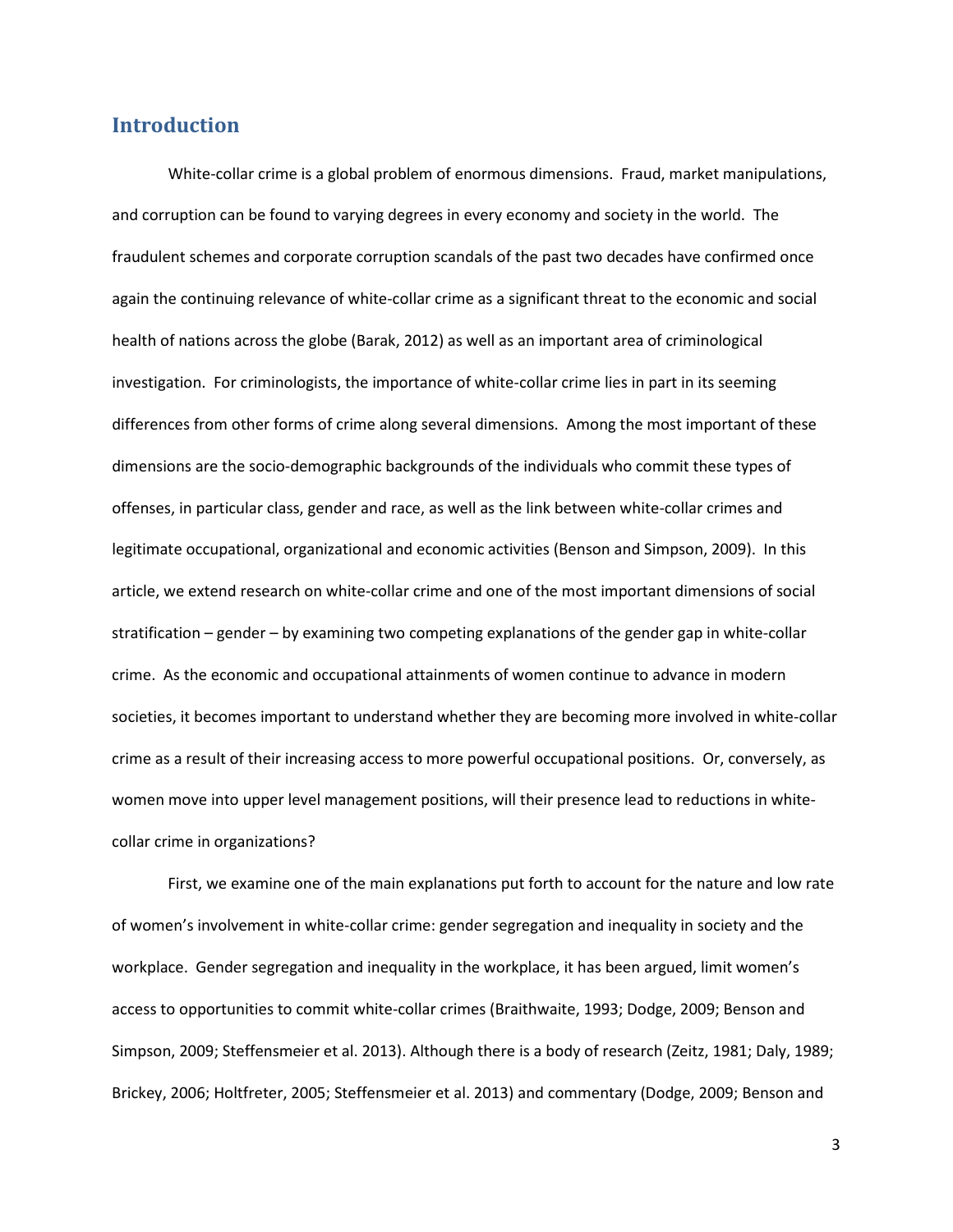Simpson, 2009; Simpson et al. 2012) on gender and white-collar crime in the United States, few studies have examined women's involvement in white-collar crime in other countries (but see, Adams and Funk, 2012; Blickle et al. 2006). The lack of comparative analyses is unfortunate because countries vary significantly in the degree and manner of women's participation in economic activities in general and in corporate organizations in particular (Hausman et al., 2008). Thus, one might hypothesize that as gender equality increases, women's involvement in white-collar crime will become more like men's, especially if gender equality is reflected in improved economic standing and employment opportunities for women.

Historically, the idea that greater gender equality will lead to increased female involvement in crime has been called the "emancipation hypothesis." This hypothesis was first put forth in the mid-1970s in early research on gender and crime (Simon, 1975; Adler, 1981). In regard to ordinary street crime, the hypothesis has for the most part not been confirmed (Steffensmeier et al., 1989; Steffensmeier and Streifel, 1992). Variation in women's involvement in street-level type crime, whether analyzed longitudinally within one country or cross-sectionally across samples of countries, appears to be more associated with economic marginalization, access to opportunities for consumer crimes, and the formalization of social control rather than gender equality (Steffensmeier et al., 1989; Steffensmeier and Streifel, 1992).

Although the emancipation hypothesis is wrong in regard to gender and involvement in street crime, there are theoretical reasons for thinking that it may be more applicable to women's involvement in white-collar crime. The major criminological perspectives assume that employment and economic stability tend to reduce rather enhance the likelihood of crime, because such conditions presumably lead to reduced motivation and stronger stakes in conformity. Thus, in so far as it is indicated by greater labor force participation for women and improved economic status, gender equality should not be expected to increase women's involvement in traditional crimes. White-collar crimes, however, are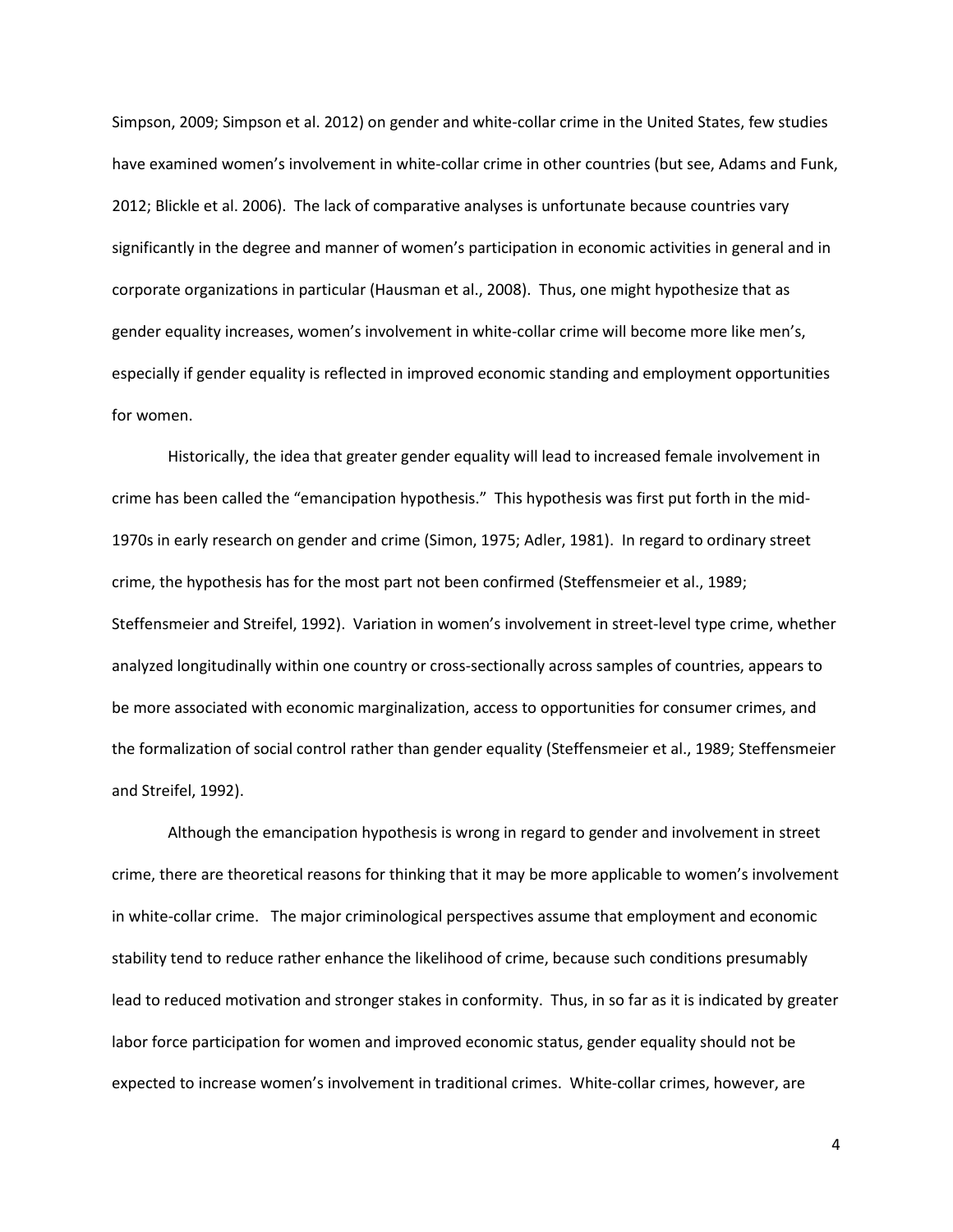more likely to be occupationally based and are committed for the most part by people of considerably more economic status than ordinary street offenders (Wheeler et al. 1988; Benson and Kerley, 2000). Thus, if the emancipation of women is going to affect their involvement in any form of crime, it should be white-collar crime, in particular white-collar crimes that are occupationally-based and committed in organizational settings.

In this study, we examine women's participation in high level white-collar crimes in Norway. Norway is an especially appropriate country in which to investigate the emancipation hypothesis in regard to gender and white-collar crime, because it ranks significantly better than the United States on overall gender equality (Hausman et al., 2008). Thus, if greater gender equality does indeed lead to women's greater involvement in white-collar crime, it is more likely to be evident in Norway than the United States.

Second, our study also tests and extends a competing theoretical framework and methodology that was used in a recent investigation of women's involvement in high level corporate scandals in the United States (Steffensmeier et al., 2013). Relying on data abstracted from white-collar crimes prosecuted by the Corporate Fraud Task Fraud (CFTF), Steffensmeier and colleagues showed that women were significantly under-represented among the defendants in these high profile cases, especially as leaders in cases involving multiple participants. In general, women played minor roles and received lesser profits in these high level corporate crimes. Further, women's pathways into whitecollar crime were not the same as those followed by men. To explain these results, the researchers develop a sophisticated theoretical interpretation that involves the ideas of sex-segregation and homosocial reproduction in criminal networks as well as the theory of gendered focal concerns promulgated by Steffensmeier and Allen (2000). Sex-segregation and homosocial reproduction are theorized to reduce women's access to white-collar criminal networks and hence their access to whitecollar criminal opportunities, while gendered focal concerns lead them to have lower tastes for risk than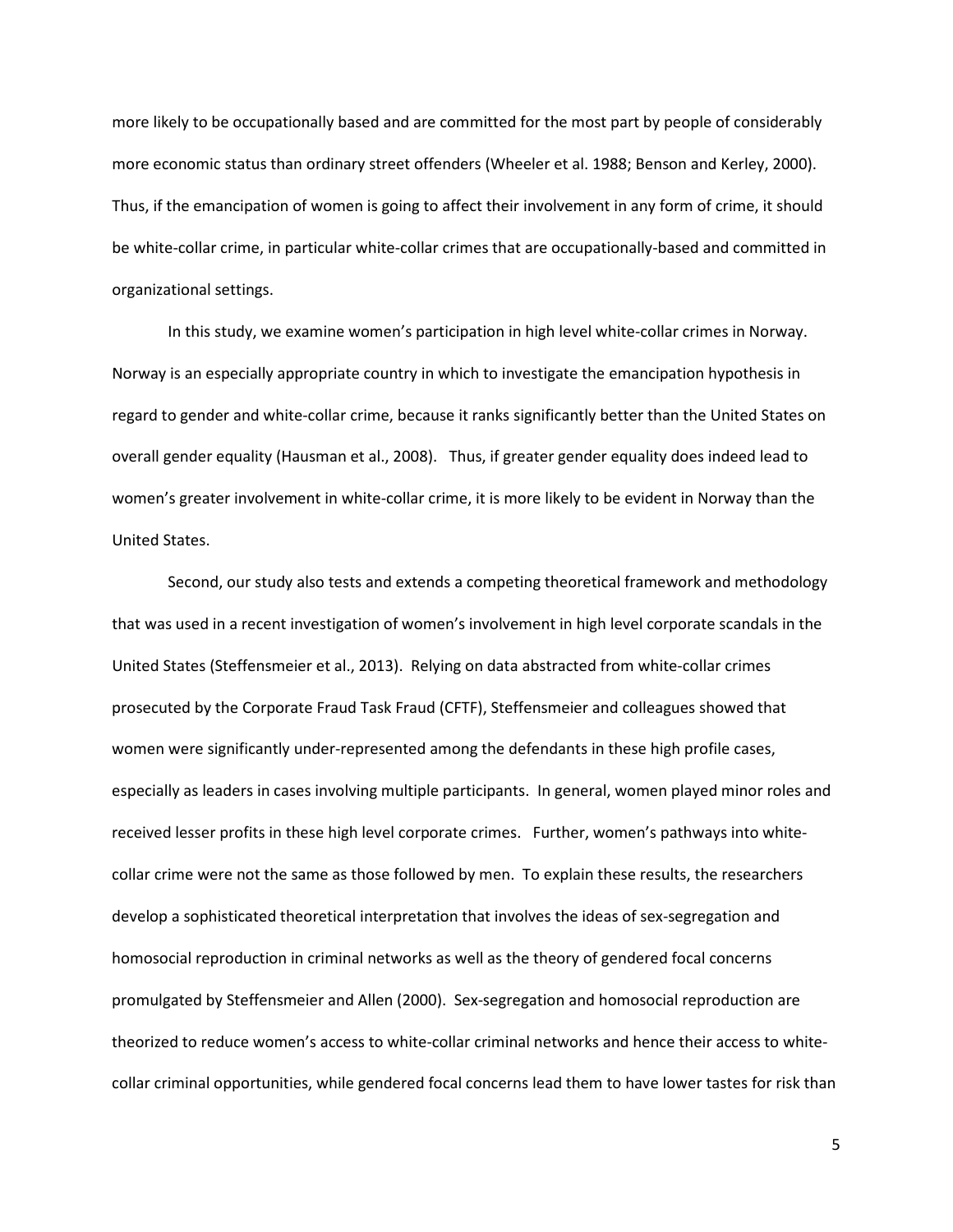men. Thus, Steffensmeier and colleagues show that even though the emancipation hypothesis would predict high levels of female involvement in white-collar crime, there are countervailing forces at play in the work place that restrict women's involvement in white-collar crime at least in the United States. But is the pattern of women's involvement in white-collar crime that is found in the United States replicated in Norway?

Although we do not have access to data of comparable richness to that used by Steffensmeier et al. (2013), our study can address similar issues involving high level white-collar crimes in Norway. As explained below, our study is based on a content analysis of reports in Norwegian newspapers regarding white-collar crime cases that were of enough importance and notoriety so as to garner attention from these national media outlets. The question we address is whether high level white-collar crime in Norway is gender neutral or gender specific (i.e., mostly male) as it is in the United States. In light of the greater gender equality in Norway, one might expect greater gender neutrality in white-collar crime there. However, as we show below, this is not the case.

#### **Gender and White-Collar Crime**

The predominance of males in virtually all forms of crime is one of the most well established empirical regularities in criminology (Simon, 1975; Adler, 1981; Steffensmeier and Streifel, 1992; Steffensmeier and Allan, 2000; Simon and Ahn-Redding, 2005). The gender gap in crime, however, is not uniform, that is, it varies over offense type. Males dominate most heavily in the commission of direct contact predatory street crimes involving violence, such as murder or robbery, but females commit a somewhat larger share of minor property crimes such as shoplifting or petty theft. For example, males account for over 90 percent of arrests for robbery but only about 65 percent of arrests for minor property crimes (Steffensmeier and Allan, 2000). Beginning in the late 1980s with Daly's (1989) seminal study, researchers have documented that the gender gap in crime extends to white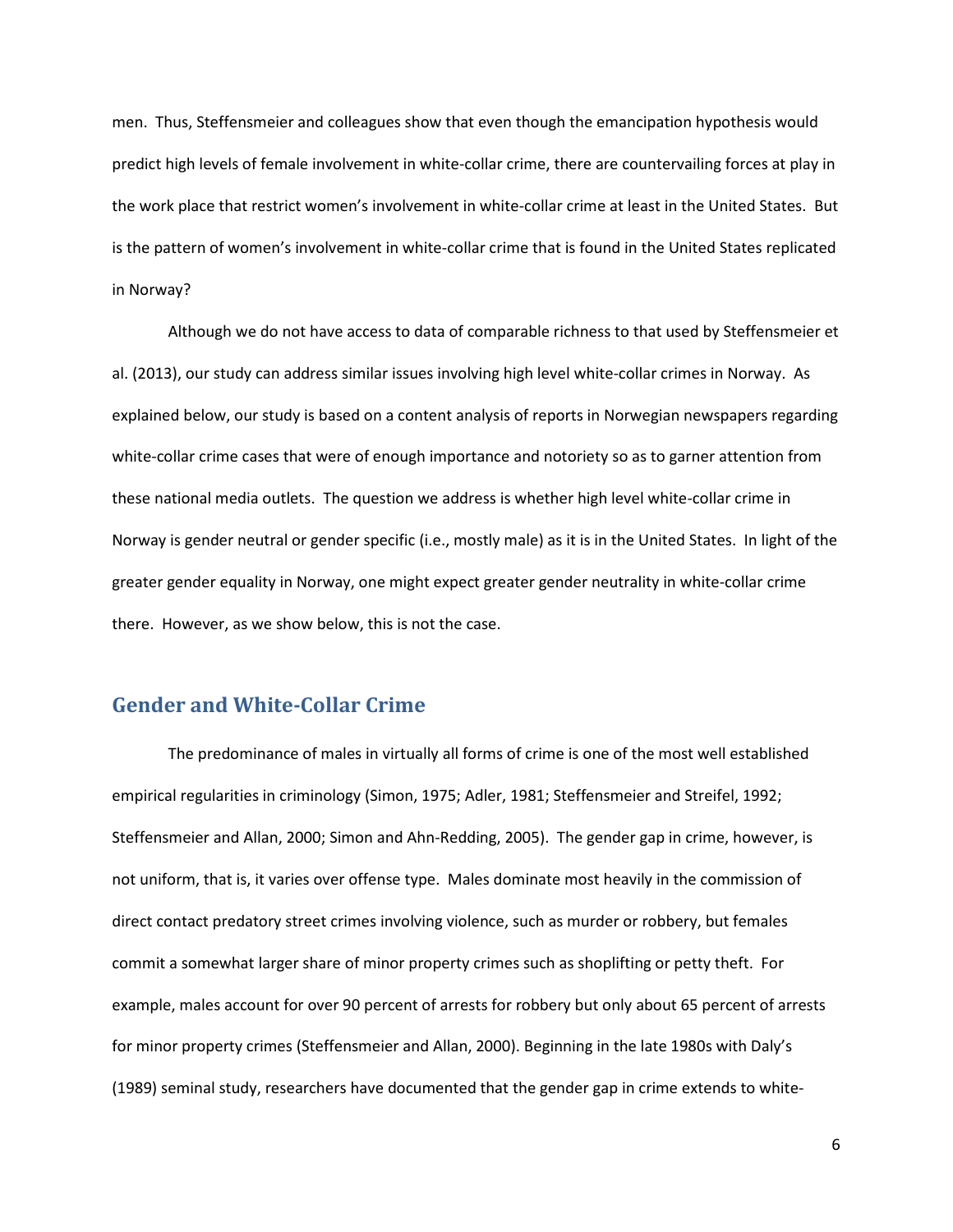collar crime. This gap apparently still persists to the present day. In a study of the gender breakdown of defendants in the Enron and post-Enron financial scandals, Brickey (2006) found that only seven percent were women. Further, as it does with street crime, the gender gap in white-collar crime also varies over different types of offenses (Dodge, 2009; Benson and Kerley, 2000; Simpson and Benson, 2009). For example, a study of people convicted in the U.S. federal judicial system found that women comprised less than five percent of the antitrust, securities, tax, and bribery offenders but close to half of the bank embezzlement offenders, specifically 45.2 percent (Wheeler et al. 1988). More recently, Holtfreter (2005) analyzed data collected by the Association of Certified Fraud Examiners and found differences in the types of fraud committed by men and women with men dominating in forms of fraud that involve greater access to organizational resources.

Besides being more involved in some types of offenses than others, women's experiences in white-collar crime differ from those of men in a number of other important ways, including their roles in criminal networks and the financial rewards they receive from their crimes (Daly 1989; Holtfreter 2005). These differences are clearly illustrated in the cases prosecuted by the CFTF. The CFTF was established after the Enron scandal, and between 2002 and 2009, it prosecuted 83 fraud cases involving large corporations. Steffensmeier et al. (2013) found that out of 436 defendants in the CFTF database, only 37 (9 %) were female. Of the 37 females in the sample, only 10 were ringleaders or major figures in their cases. The remaining three-quarters of the females played either minor (51%) or in between (22 %) roles. In their careful analysis of the schemes behind these corporate frauds, Steffensmeier et al. (2013) found that most of the time women were directed by others and were included in the criminal conspiracy only because their job duties made them instrumental to carrying out the crime. Pronounced differences between men and women were also observed in their respective takes or profits from the crimes. Whereas over half of the women (56 %) were reported as receiving either no profit or only a trivial profit, close to 80% of the men received over \$100,000 in illegal earnings. Over three quarters of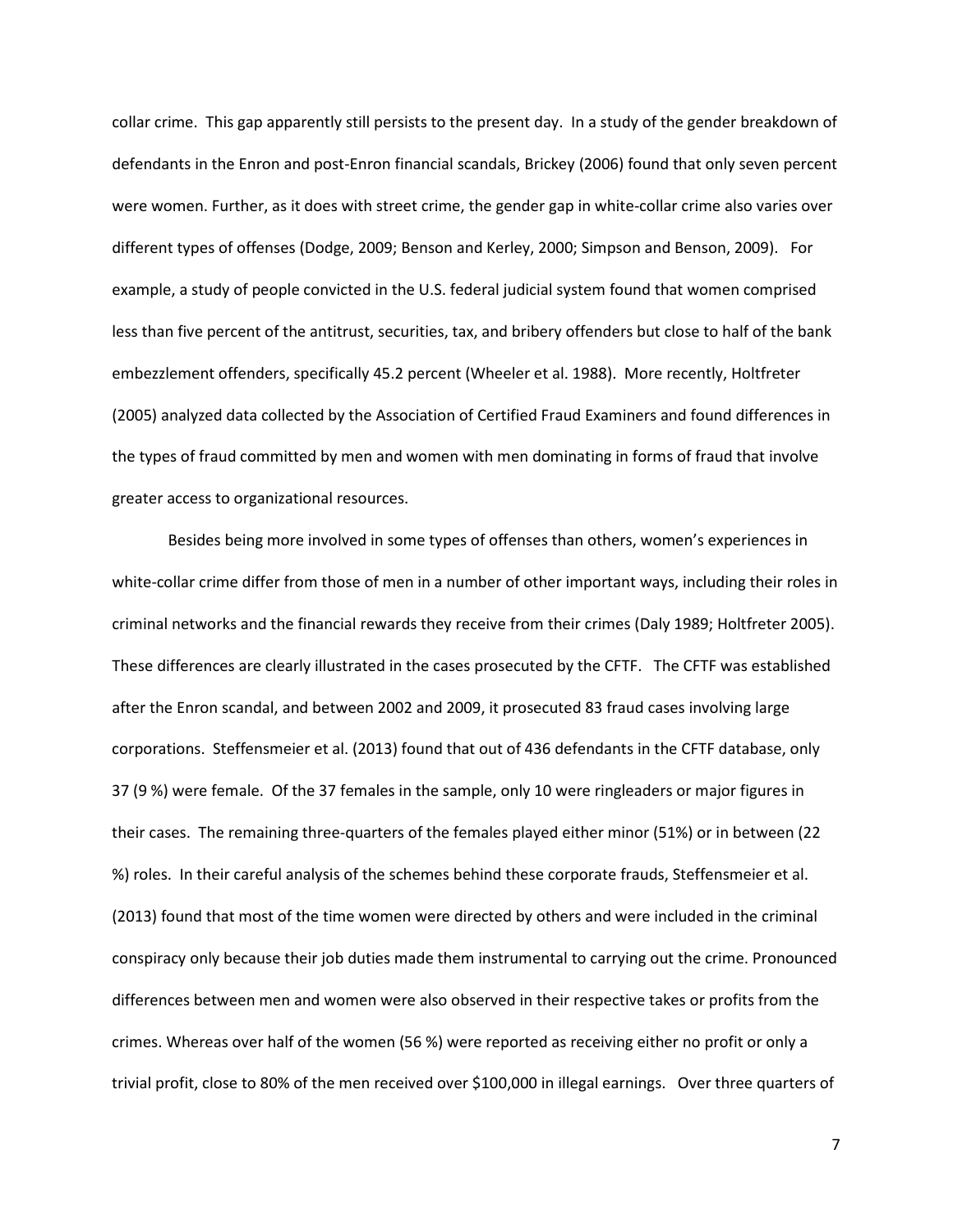females got either the least or less than most of their male co-conspirators in regard to financial gain from their offenses.

To summarize, research in the United States indicates that, like their involvement in ordinary street crime, women are much less involved in most forms of white-collar crime than men. They appear to be especially underrepresented in cases involving multiple offenders working in a cooperative fashion or in what can be called criminal networks. When they are involved in conspiracies, women tend to play minor or supporting roles rather than leadership roles and to receive considerably lower financial gains than men.

# **Explaining the Gender Gap: Gendered Focal Concerns and Access to Opportunity**

#### **Gendered Focal Concerns**

In this paper we build on the paradigm of gender and offending developed by Steffensmeier and colleagues over a series of publications (Steffensmeier, 1983; Steffensmeier and Terry, 1986; Steffensmeier and Allan, 1996; 2000; Steffensmeier et al., 2013). One part of the paradigm involves a gendered theory of focal concerns. Steffensmeier and Allan (1996) contend that women are socialized to accept nurturing role obligations that emphasize the importance of social relationships and communalistic orientations toward others. Through the assimilation of these obligations, women develop identities as caregivers. In addition, women's concern with beauty and virtue contrasts with the sordidness of stereotypical images of criminals, making the role of criminal or law-breaker inconsistent with the taken-for-granted female identity (Steffensmeier et al. 2013). According to the theory of gendered focal concerns, women's adoption of identities based on beauty, virtue and care giving also affects their risk preferences, making them less willing to take risks than men. Hence, excluding only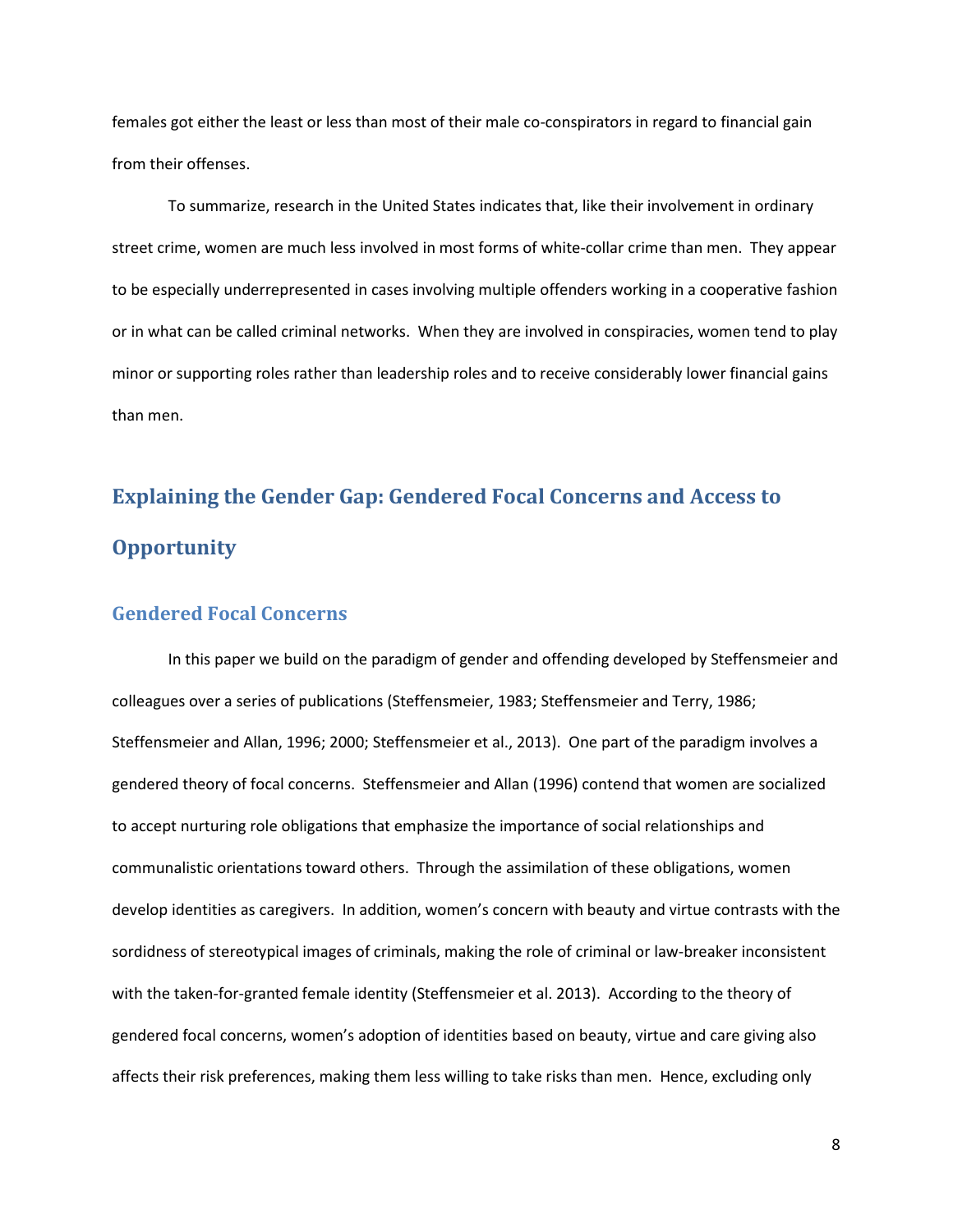certain sex-related crimes such as prostitution or illegal abortions, women are expected to be less involved in all forms of crime than men.

#### **Gender Equality and Access to Opportunity**

A second feature of the paradigm proposed by Steffensmeier and colleagues concerns the way in which gender shapes access to criminal opportunities (Steffensmeier, 1983; Steffensmeier and Terry, 1986; Steffensmeier et al., 2013). In regard to white-collar crime, access to criminal opportunities can come about in two ways: (1) via access to certain positions or (2) via access to informal networks. First, particular jobs and positions create particular types of opportunities. For example, the opportunity to engage in fraudulent billing for patient services is more available to physicians than it is to those who hold other types of positions in the health care system (Sparrow 1996; Jesilow et al., 1991). As noted above, occupational sex segregation may reduce women's access to the types of occupational positions needed to carry out certain types of offenses. Complex white-collar crimes, for example, require access to organizational resources (Wheeler and Rothman, 1980) and jobs that provide such access may be not as available to women as they are to men (Holtfreter, 2005). However, if occupational sex segregation based on gender is reduced, then the emancipation hypothesis would predict greater female involvement in white-collar crime.

Second, the relationship between gender and crime is often treated in individualistic terms, but this ignores that some crimes are group undertakings that involve networks of people working together. Individuals not involved in these networks have reduced access to criminal opportunities. Research on street level crime indicates that access to criminal networks is sex-segregated with women being largely excluded or restricted to playing subordinate supporting roles (Steffensmeier, 1983; Steffensmeier and Terry, 1986; Maher, 1997; Miller, 2001; Mullins and Wright, 2003). The same processes may be operating in regard to white-collar crime, because many white-collar crimes committed within organizational settings involve networks of people working in a conspiratorial fashion. Organizational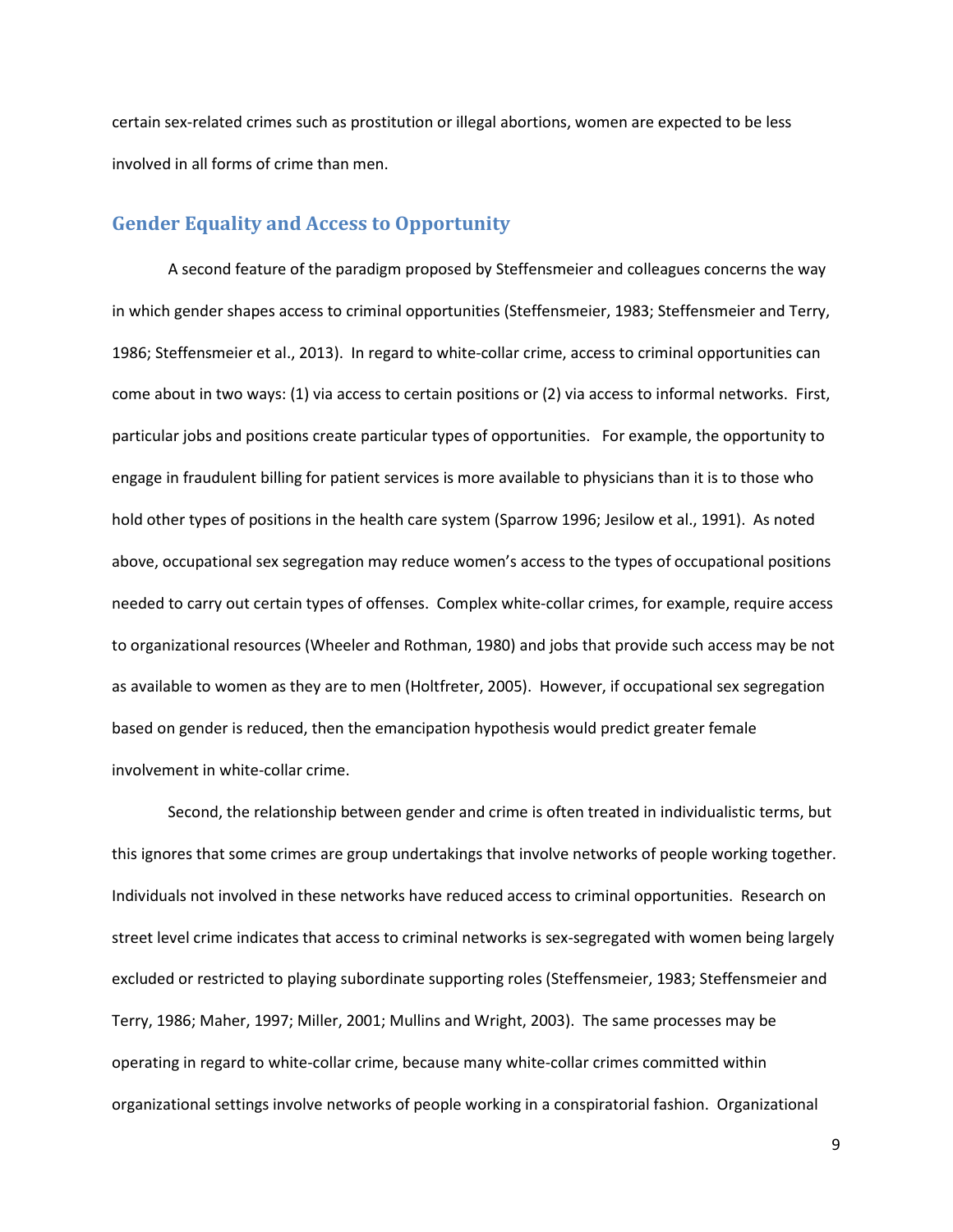research indicates that even when women attain high status positions in organizations they are often excluded from male-dominated informal social networks (Gorman and Kmec, 2009). If the exclusion of women from informal networks extends to illegal networks, then this would explain lower rates of participation in white-collar crime for women even when they hold the same occupational positions as men.

### **Gender Equality in Norway**

Norway is a small country with a population of approximately five million. It has a vigorous economy with an unemployment rate under three percent. Norway is wealthy with the second highest GDP per capita in Europe and most of the population enjoys a high standard of living. Income inequality in Norway is less than in the United States, as the difference in pay between the lowest level employees and corporate CEOs is considerably smaller than is found in other market based societies.

Norway ranks much higher than the United States on a host of measures of gender equality. According to the Global Gender Gap Report of 2008, Norway ranked first in the world in regard to overall gender equality, while the United States ranked 27<sup>th</sup> (Hausmann et al. 2008). The overall gender equality ranking is a composite of scores in four areas: economic participation and opportunity, educational attainment, health and survival, and political empowerment. Although Norway scored much better than the United States in all of these areas, the differences were less pronounced in the domain of economic participation and opportunity, where Norway was ranked  $6<sup>th</sup>$  and the U.S ranked  $12<sup>th</sup>$ . In the sub-indexes of the economic participation and opportunity domain, Norway scored higher than the U.S. in labor force participation, wage equality for similar work, and estimated earnings, but lower in regard to holding powerful leadership positions, such as legislators, senior officials, and managers.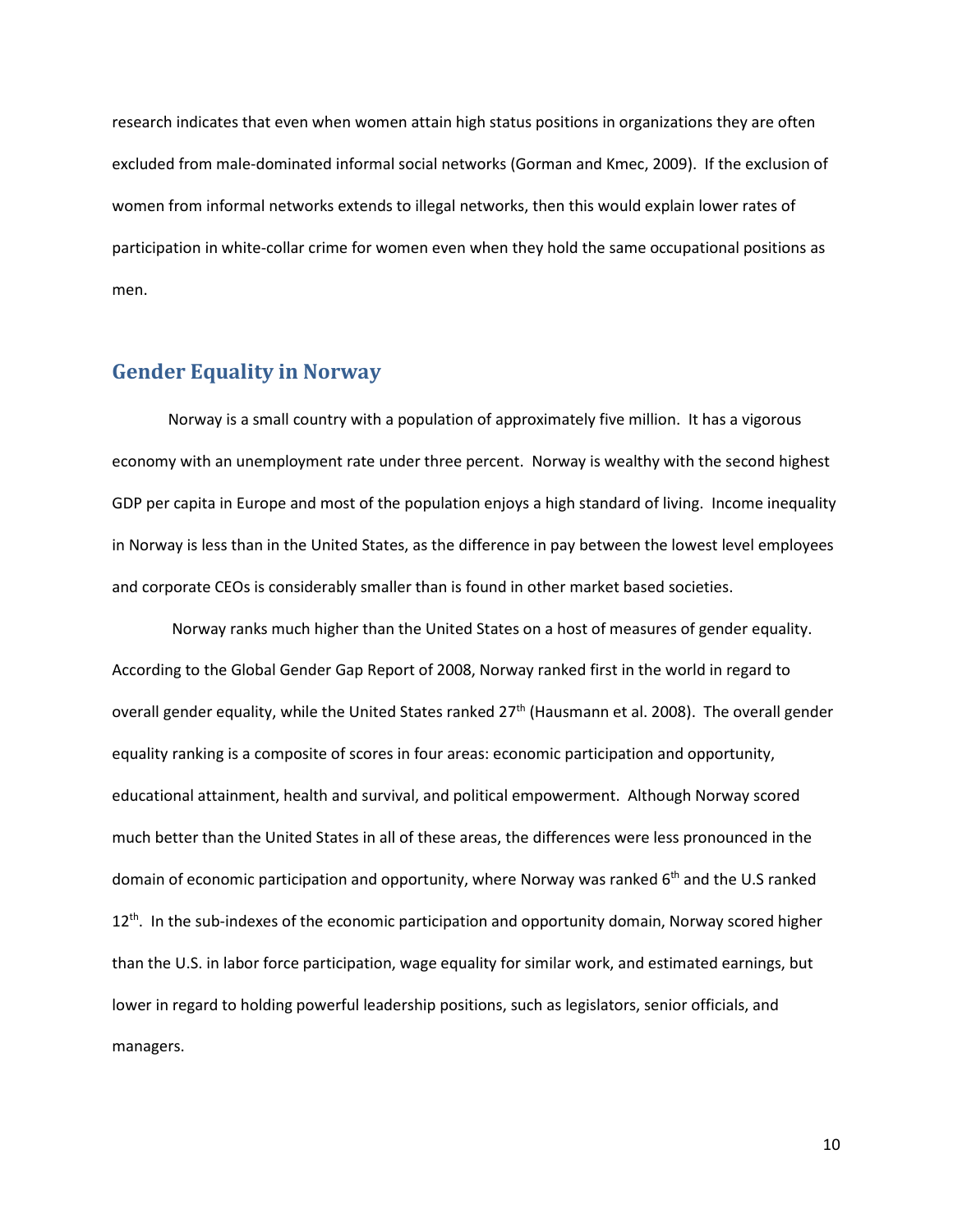Norway has worked vigorously to address gender inequality in leadership positions in the workplace and particularly in large corporations. In 2003, Norway passed a law requiring the boards of all publicly traded companies to be at least 40% female. Although the law was criticized by many in the Norwegian business community it has succeeded in changing the make-up of corporate boards in Norway (Sweigert, 2012). Women now constitute 40% of corporate board positions. However, even though their representation on corporate boards is exemplary compared to other countries, this does not mean that Norway has achieved total gender equality in the workplace, and the labor market is still gender segregated to a degree. For example, women are disproportionately represented in public sector jobs with 48 percent of employed women in Norway work in the public sector versus only 19 percent of employed men (Statistics Norway, 2010). In addition, while women hold 55 percent of the management positions in the health and education sector, they make up a smaller share of high level management positions in the private sector. According to one study, in 2010, women held approximately 35 percent of high level management positions in the private sector (Reimann, 2012). In short, it would not be correct to say that Norway has achieved total gender equality. Thus, we should not be surprised if women are under-represented in high level white-collar crime compared to men, but the important issue is whether the degree of under-representation among women is as pronounced in Norway as in the United States. If the emancipation hypothesis is correct, women's involved in high level white-collar crime in Norway should be higher than it is in the United States even though they may not yet have reached complete parity.

#### **Gender and Crime in Norway**

Compared to the United States, crime generally is less of a problem in Norway. For example, the homicide rate in Norway in 2009 was .69 per 100,000 compared to roughly 5 per 100,000 in the United States (Travers and Thomas, 2010). As with other countries, however, white-collar crime is not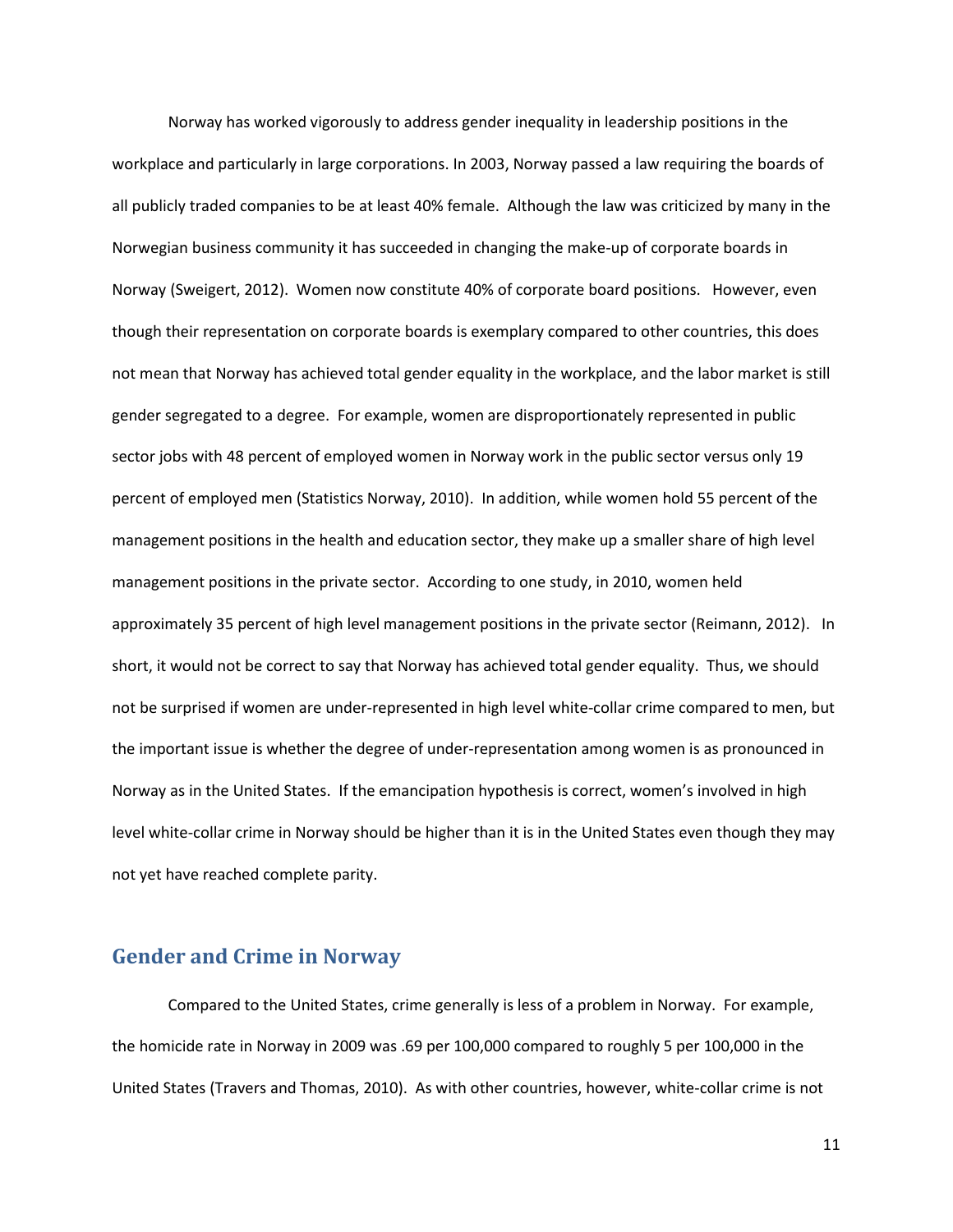unknown in Norway. According to official statistics, in 2005, out of a total of close to 400,000 offenses reported to the police there were just over 8,000 offenses that were most likely white-collar offenses (Statistics Norway, 2008). These "economic offenses" as they are categorized by Statistics Norway include such illegal acts as embezzlement, tax violations, accounting violations, fraud and breach of trust, as well as violations of various acts involving commercial banking, securities, marketing, and investments.

Although it is beyond the scope of the present article to conduct a detailed analysis of gender and all forms of crime in Norway, it can be noted that like their counterparts in the United States Norwegian women are underrepresented in official crime statistics. In 2005, women comprised approximately 15 percent of the 36,169 persons charged for crimes that year (Statistics Norway, 2008) and only 12 percent of those charged with crimes of violence against a person. In regard to economic crimes, the role of women may or may not be more pronounced depending on what type of crime is considered. For example, women comprised roughly 30 percent of persons charged with embezzlement, but only 5 percent of those charged with negligent book-keeping. Overall, we calculate that women made up approx[i](#page-3-0)mately 22 percent of all those charged with economic crimes.<sup>i</sup> Thus, as in the United States, white-collar crime appears to constitute a small part of Norway's crime problem at least as measured in terms of number of offenses. In addition, as in the United States, women appear to be notably under-represented in both white-collar and other types of offenses. In the remainder of this article, we explore whether women's under-representation extends to involvement in high-level whitecollar crimes.

### **Research Questions and Expectations**

Our primary research question is to determine whether high level white-collar crime in Norway is gender-neutral or gender specific in a manner similar to that found in the United States. Given that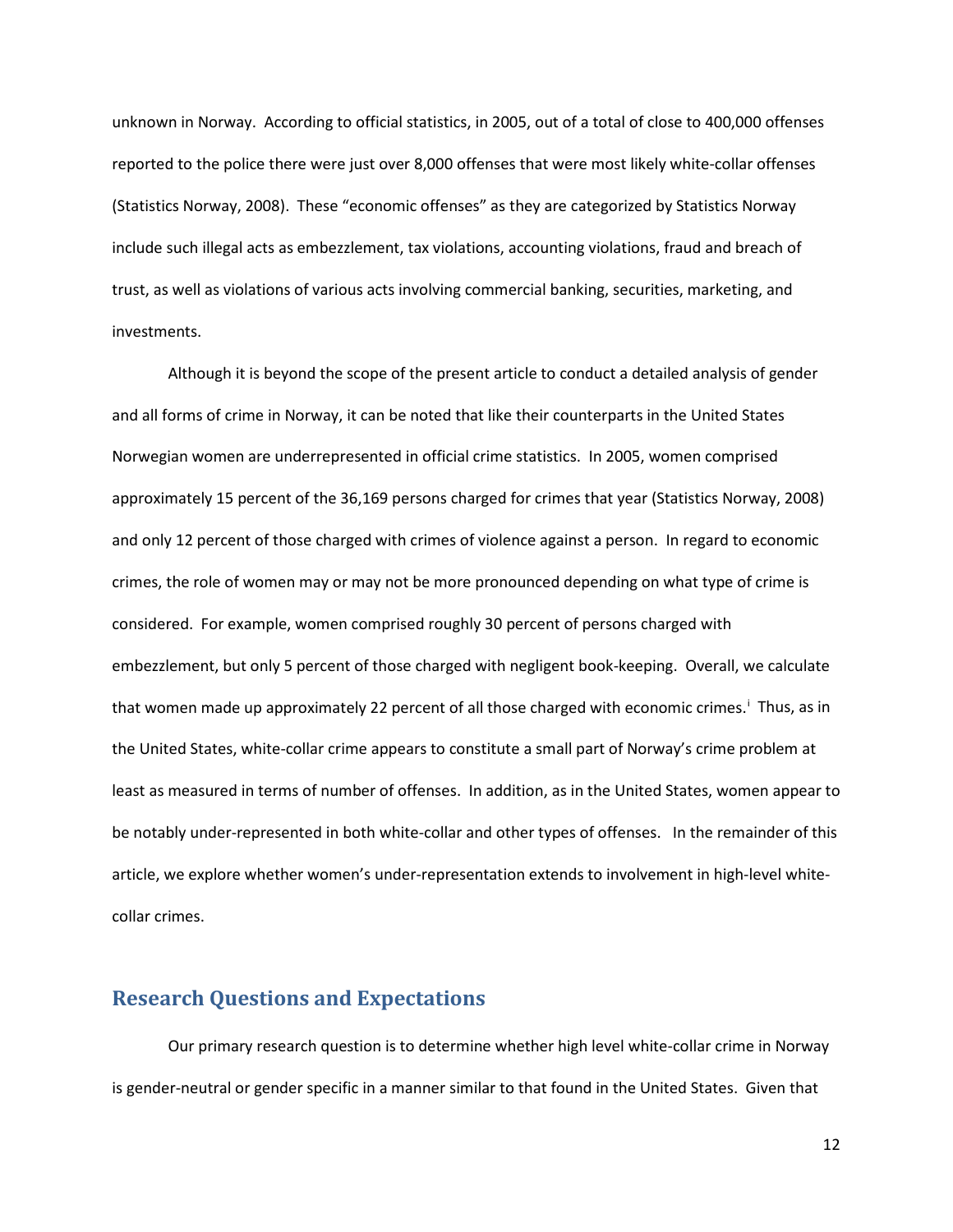we already know that elite white-collar crime in the United States is highly sex-segregated with males dominating, we wish to determine whether the same pattern holds in Norway. If gender inequality really is the driving force behind the gender gap in white-collar crime, there should be less sexsegregation in white-collar crime in Norway, because it is a more egalitarian country in regard to gender than the United States, at least on an official public policy level. However, although female labor force participation is high in Norway, women are still somewhat underrepresented in higher level leadership and management roles. More importantly, even if women do occupy high level management positions, they may still be excluded from informal networks in organizations, including those that orchestrate criminal conspiracies. The same processes of sex-segregation and homosocial reproduction in the workplace that operate in the United States to limit women's access to white-collar criminal opportunities may also be operating in Norway. This would suggest that white-collar crime in Norway is more likely to be gender specific in a manner similar to the United States.

### **Data and Methods**

#### **Sample**

Our data come from a content analysis of reports about white-collar crime in the two main financial newspapers in Norway: "Dagens Næringsliv" and "Finansavisen". Both of these papers are conservative-leaning business newspapers. In addition, the business-friendly national daily newspaper "Aftenposten" regularly reports news of white-collar criminals and so was included in the study. Leftwing newspapers such as "Klassekampen" very seldom cover specific white-collar criminal cases, although they do report on the problem of white-collar crime in general. The use of newspaper reports to assess women's involvement in white-collar crime is, of course, not without potential problems. As a data source, newspaper stories are not entirely independent of the issue under investigation. On the one hand, female offenders may add notoriety to cases precisely because of their gender, and this may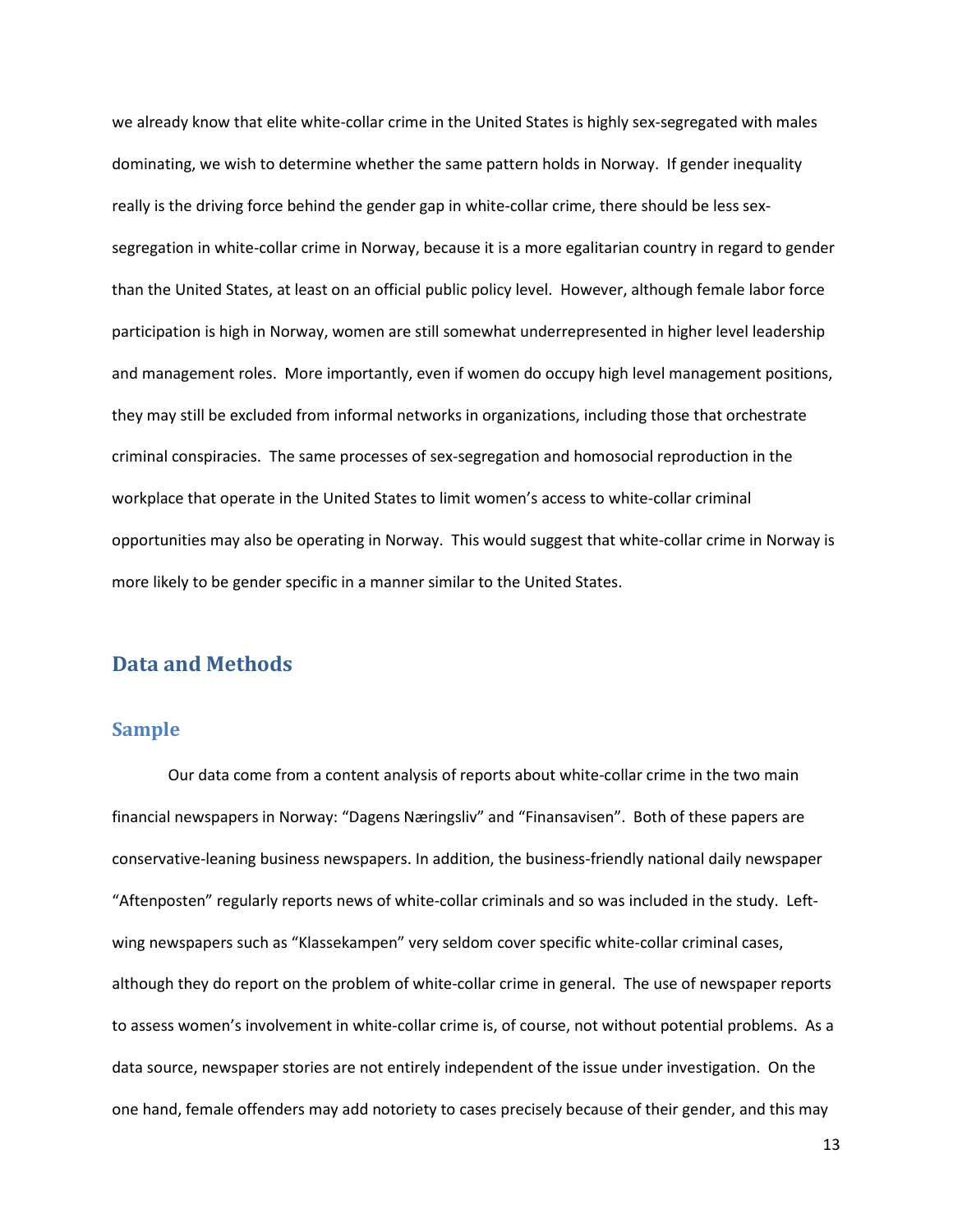make their offenses more newsworthy than they would be if the same offenses were committed by men. This scenario would lead us to over-estimate women's involvement in white-collar crime. On the other hand, a second scenario might lead us to under-represent women. This could occur if the kinds of cases that newspapers find newsworthy (for example, big, bold, outrageous scandals) are more likely to be committed by men. Since the aim of our study is to focus on women's involvement in high level white-collar offenses, as opposed to their involvement in white-collar crime in general, the first scenario is more problematic for the present study. If we find women's rate of involvement is much higher in Norway than that observed in the United States, then we must be open to the possibility that selection effects in our data source may have contaminated our results.

Dagens Næringsliv, Finansavisen and Aftenposten were studied on a daily basis from 2009 to 2012 (four years) to identify stories reporting on white-collar cases and the people involved in them. A person was defined as a white-collar criminal if he or she satisfied the following criteria: (1) he or she committed an offense in a deliberate and purposeful manner as part of professional activity linked to regular business activities; (2) the offense involved large sums of money or large losses for others; (3) the offender was portrayed in the paper as being successful and having high social status and a position of some power and access to organizational resources. In short, our approach to defining white-collar crime is consistent with the approach championed by Sutherland (1940) and other well-known whitecollar crime scholars (Braithwaite, 1985; Geis 1996). We focus on offenses committed by people of high social status and respectability in the course of their occupations. All of the offenses involved individuals working in organizational settings.

Because our study includes only cases that were of sufficient notoriety or newsworthiness as to garner newspaper coverage, our sample is similar (but not identical) to the high profile white-collar cases investigated by Steffensmeier et al. (2013). Specifically, our sample differs from the Steffensmeier sample in three ways. First, we only included cases that resulted in convictions, whereas the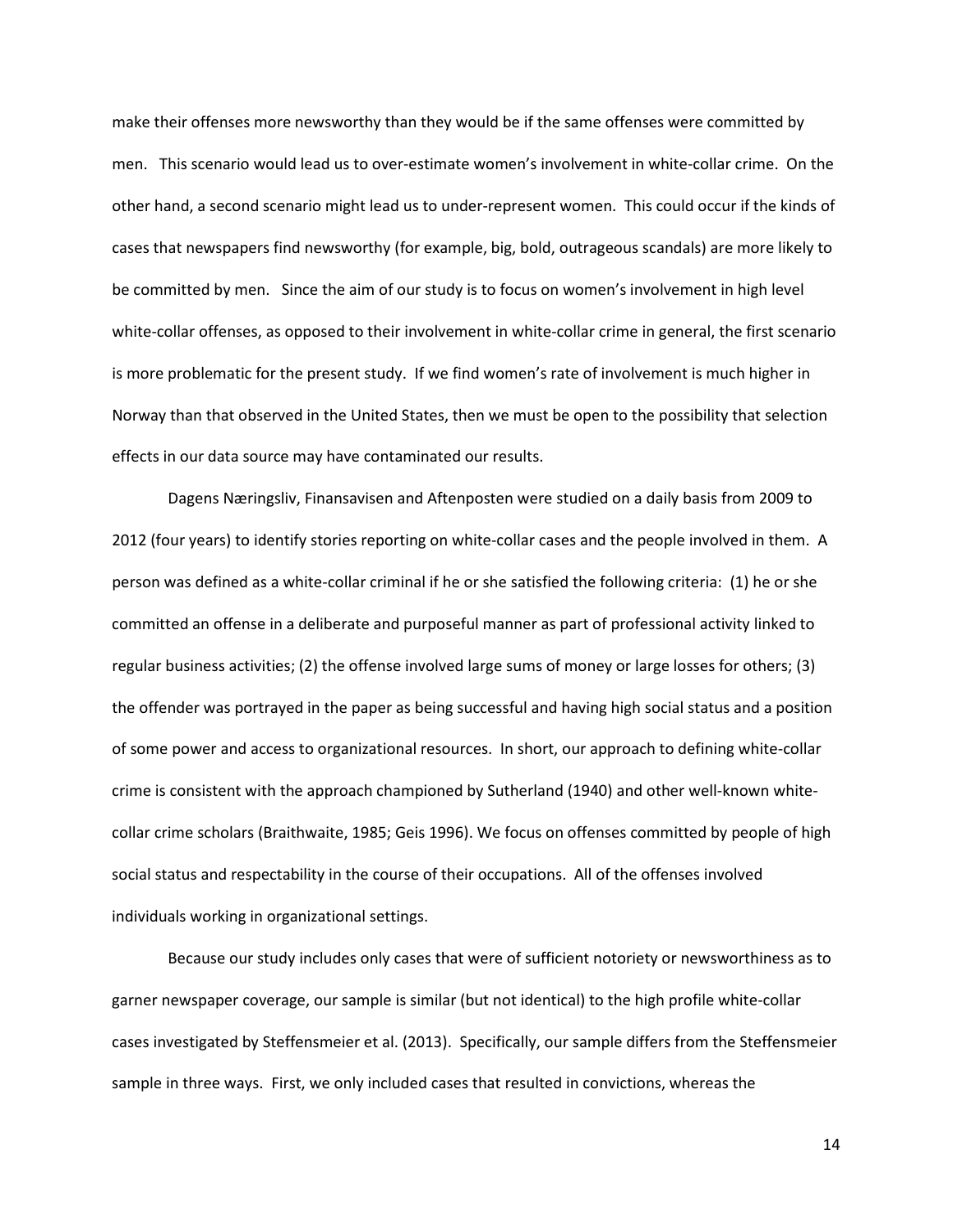Steffensmeier sample was based on indictments (but most of these eventually led to convictions). Second, Steffensmeier and colleagues had access to more complete data because of the extensive documentation of the characteristics of their cases that is available in official indictments. These data when combined with case-related reports from the Securities and Exchange Commission, trial testimony, newspapers, and assorted online material enabled Steffensmeier to paint a more detailed picture of each case and the roles of the various participants. Our study is for the most part limited to a content analysis of Norwegian newspapers. However, the facts reported in the newspaper accounts were verified through a review of various court documents that are filed when offenders are sentenced or their cases are appealed. Our reliance on newspaper reports may be a problem because such reports may tend to exaggerate or embellish the role of female co-conspirators in order to make stories more newsworthy by making women appear more central to the crimes than they really were. Thus, if we do find differences in women's roles in our study compared to Steffensmeier et al. (2013), we will have to be cautious in interpreting the significance of these findings. Third, the cases in our sample involve a different mix of offenses than Steffensmeier et al. (2013). In particular, tax fraud offenses make up a larger proportion of our cases. This difference can be considered as both a weakness and a strength of our study. On the one hand, the different mix of offenses means that our study is not a strict replication of the Steffensmeier study and any differences in results may be attributed to the methodological differences between the two investigations. However, on the other hand, by using a different mix of offenses, we can explore whether the findings reported by Steffensmeier et al. (2013) can be generalized to a broader set of white-collar offenses.

Finally, because our study is limited to cases that were successfully prosecuted, our findings may not be generalizable to the broader population of undetected or unprosecuted white-collar cases. However, this characteristic also makes our study comparable to most of the work done on gender and white-collar crime in the U. S., which has relied heavily on cases selected from official records (e. g., Daly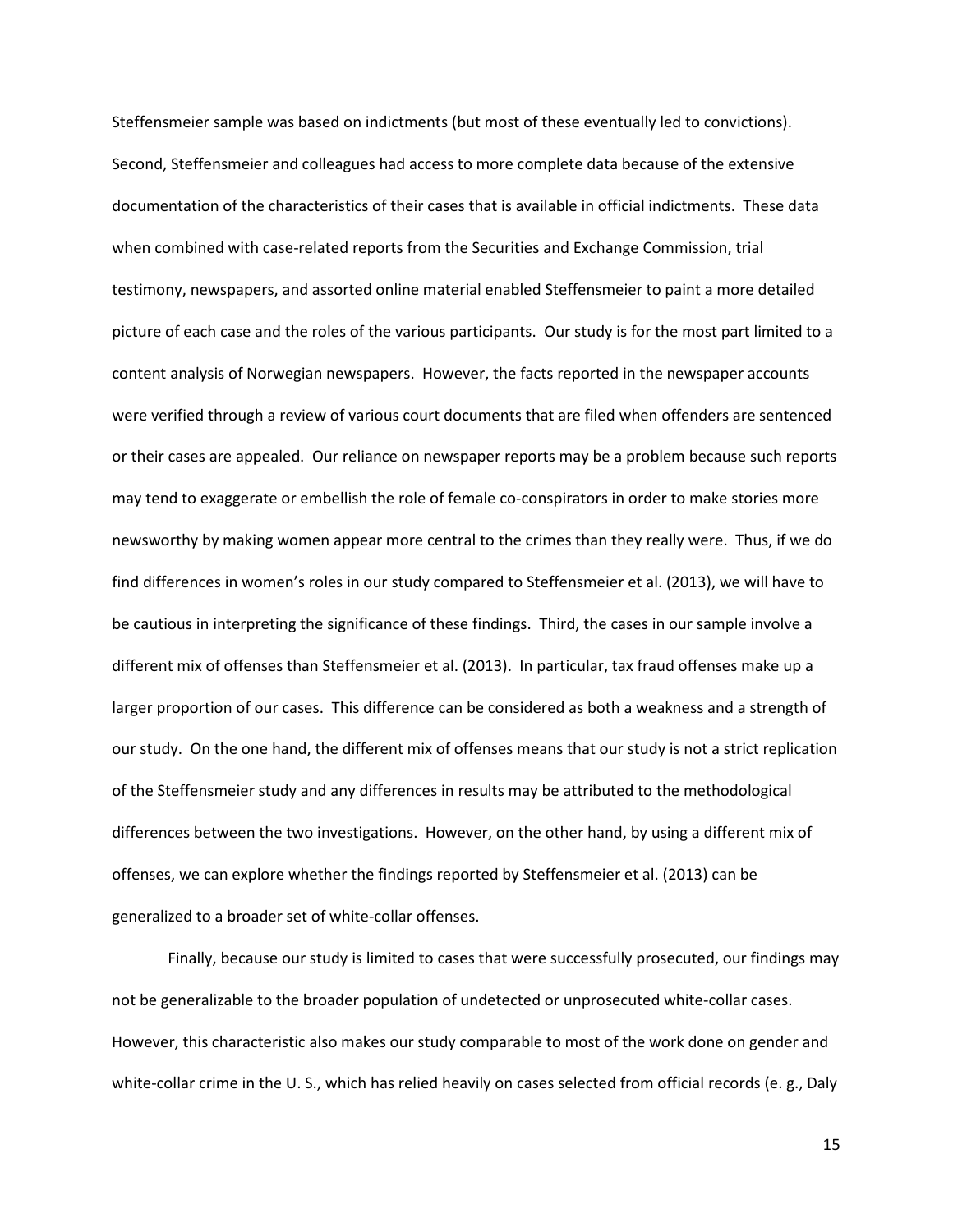1989; Holtfreter, 2005; Brickey, 2006; Steffensmeier, 2013). In addition, our study will, at a minimum, shed light on the gender distribution of offenders in high level white-collar cases that end in convictions. Future researchers can determine whether the patterns we observe among offenders in convicted cases extend to cases where the offenders are able for some reason to avoid conviction.

#### **Variables**

The three newspapers noted above were reviewed from 2009 to 2012 to identify stories reporting on cases of white-collar crime. Of the 162 cases located during the reporting period, we identified a total of 329 white-collar criminals. A majority of the 162 cases (98 or 60%) involved only one person; the number of people involved in the other cases (64 in total) ranged from 2 to 16 individuals, with the average being about 3.5 for each individual case. Of the 64 cases involving a criminal network, 50 were all male networks and 14 were mixed sex networks. There were no all-female networks.

From the newspaper reports on each case, information about the case and the individuals involved in it were coded. In regards to the individuals involved in the offense we coded their gender and their occupational position. Occupational position was divided into three categories: Top level (e.g., Chairmen or other C-level positions), middle level (e.g., lawyers, investors, or mid-level managers), and low level (e.g., accountants or assistants). Because the labor market in Norway is sex segregated with women being more likely to be employed in the public sector than men, we coded whether the offender worked in the public or private sector. We also recorded the person's role in the offense as leader or follower. The determination as to whether an individual was a leader or a follower was made on the basis of the descriptions provided in the newspaper articles on the offense and the person's role. For example, if the story reported that an individual was the head of a company and directed the activities of others involved in the offense he or she would classified as a leader, whereas if a person was described, for example, as an accountant who helped prepare fraudulent tax returns at the direction of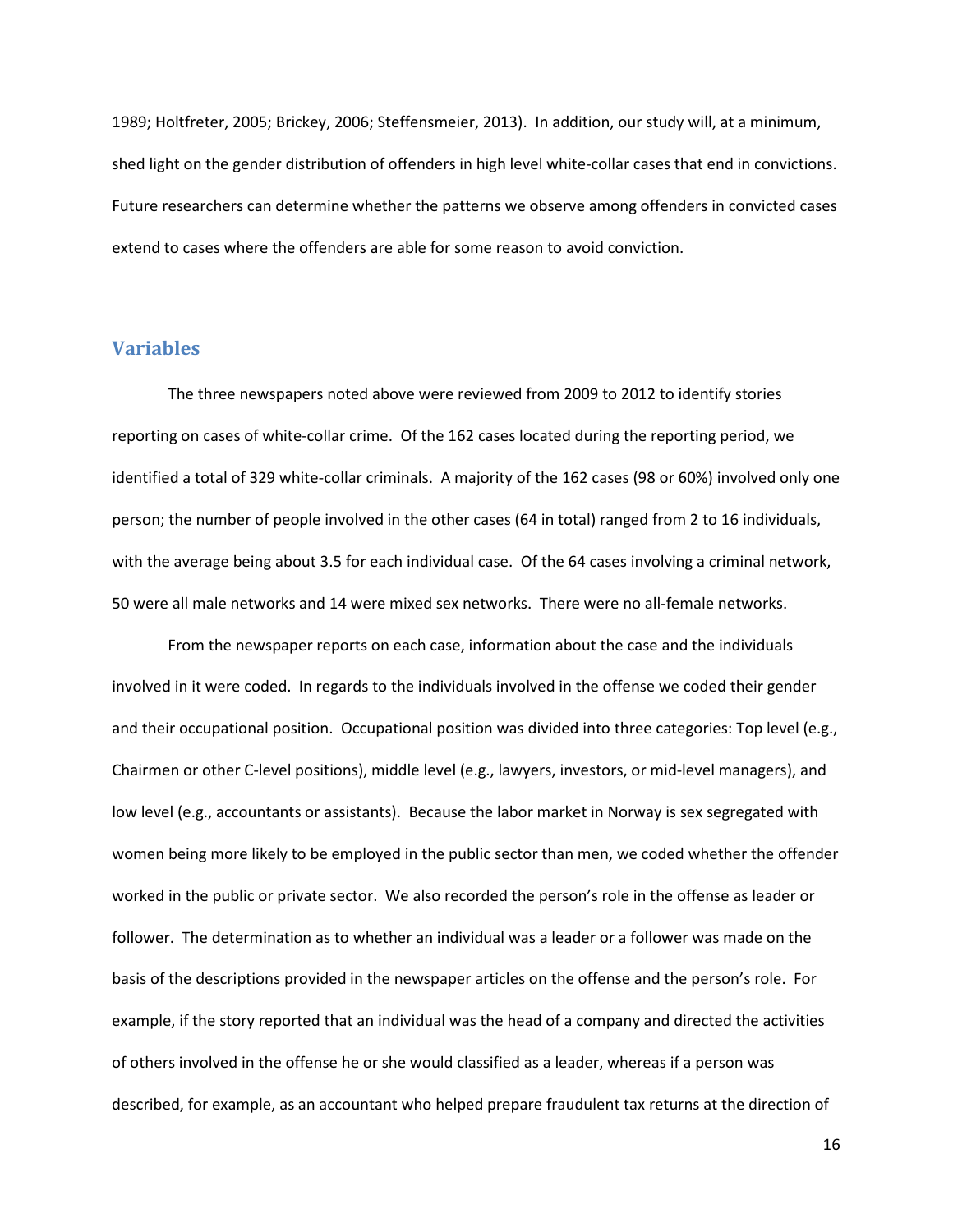others, he or she would be a follower. Note our two-fold typology of roles (leader or follower) is not as fine grained as the three-fold typology used by Steffensmeier et al. (2013).

To ascertain the nature and size of each offense, we coded the type of offense involved, whether the offense was committed by a solo offender, the size of the criminal network involved in the offense (if it was not a solo offense), and whether the primary beneficiary was the organization or the individual(s). Offense type was divided into four categories (fraud, theft, manipulation, or corruption). Fraud offenses referred to cases in which the offender or offenders induced others to act to their detriment on the basis of untrue or misleading information. Examples here would include various forms of advance fee swindles, fraudulent telemarketing schemes, consumer frauds, and frauds against government programs. Theft cases are those in which the person uses their occupational position to unlawfully take of something of value from another person or organization, such as identity theft, intellectual property theft, or employee theft or embezzlement. Manipulation refers to cases in which the offender used illegal means to manipulate markets or other normal business activities or interactions in order further an organization's or the individual's interests. For example, bid rigging and price fixing are manipulative crimes, as are some forms of cybercrime and income tax violations. Finally, corruption involved the illegal perversion or misuse of governmental authority, activities or functions. For example, corruption cases would include payments to legislators for votes or payments to governmental regulators for favorable treatment. The size of the offense was determined by the number of people involved in the offense. Descriptive statistics for the variables are provided in Table 1.

-----Table 1 about Here-----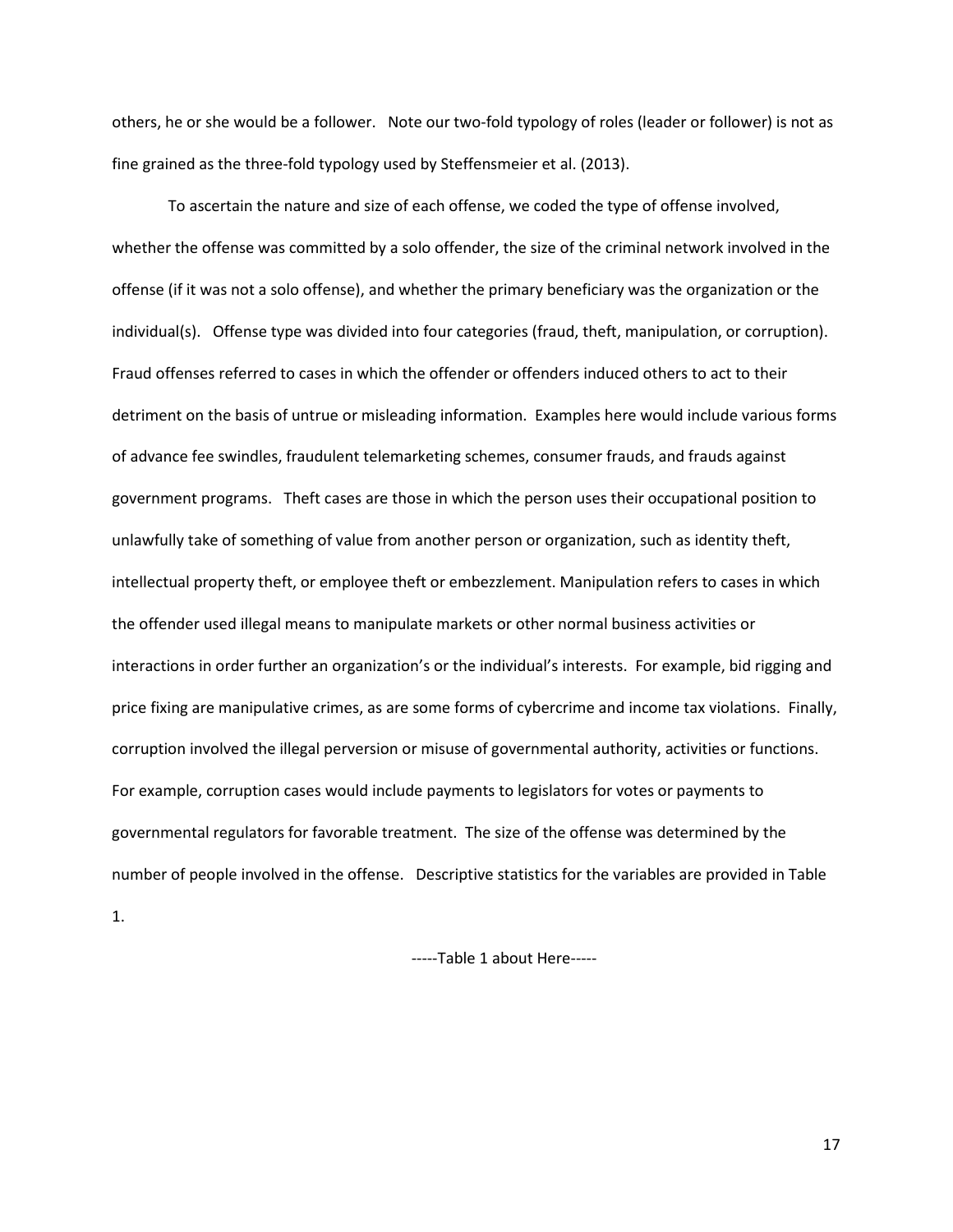#### **Results**

Our results are presented in three stages. First, we explore whether white-collar crime in Norway is gender neutral or gender specific. Next, we examine how men and women differ in regards to the nature of their white-collar offenses and their roles in those offenses. Finally, we explore the important issue of women and criminal networks.

As shown in Table 1, white-collar crime in Norway is not gender-neutral. Rather, like in the U. S., men dominate. Of the 329 individuals in the data set, only 22 (6.7%) are women. This proportion is remarkably similar to the proportion of women in the U. S. data sets analyzed by Steffensmeier et al. (2013) and Brickey (2006) that also focused on high profile crimes. However, we note that the proportion of women is less than is found in studies that focus on more routine or garden variety whitecollar crimes. Women constituted close to 15 percent of the sample of offenders convicted in United States Federal courts analyzed by Wheeler and colleagues (Wheeler et al., 1988) and in a similar sample of federal offenders studied by Benson and Kerley (2000). The result on gender suggest that at least in regards to high profile white-collar crimes, the level of involvement of Norwegian women appears to be quite similar to that of American women. Although our data do not permit us to determine whether Norwegian women are involved in lower level white-collar crimes to the same degree as women in the United States, the figures reported above from Statistics Norway would suggest that this is the case. Recall that in 2005, women comprised approximately 22 percent of all persons charged with economic offenses.

To determine whether women are over- or under-represented in high level white-collar crime requires a measure of their participation in high level job positions in organizations. Their rate of involvement in criminal acts can then be evaluated against their opportunities to commit such acts. As we noted above, in Norway women hold more than half of the management level positions in the public sector and approximately one-third of high level positions in the private sector (Riemann, 2012). Thus,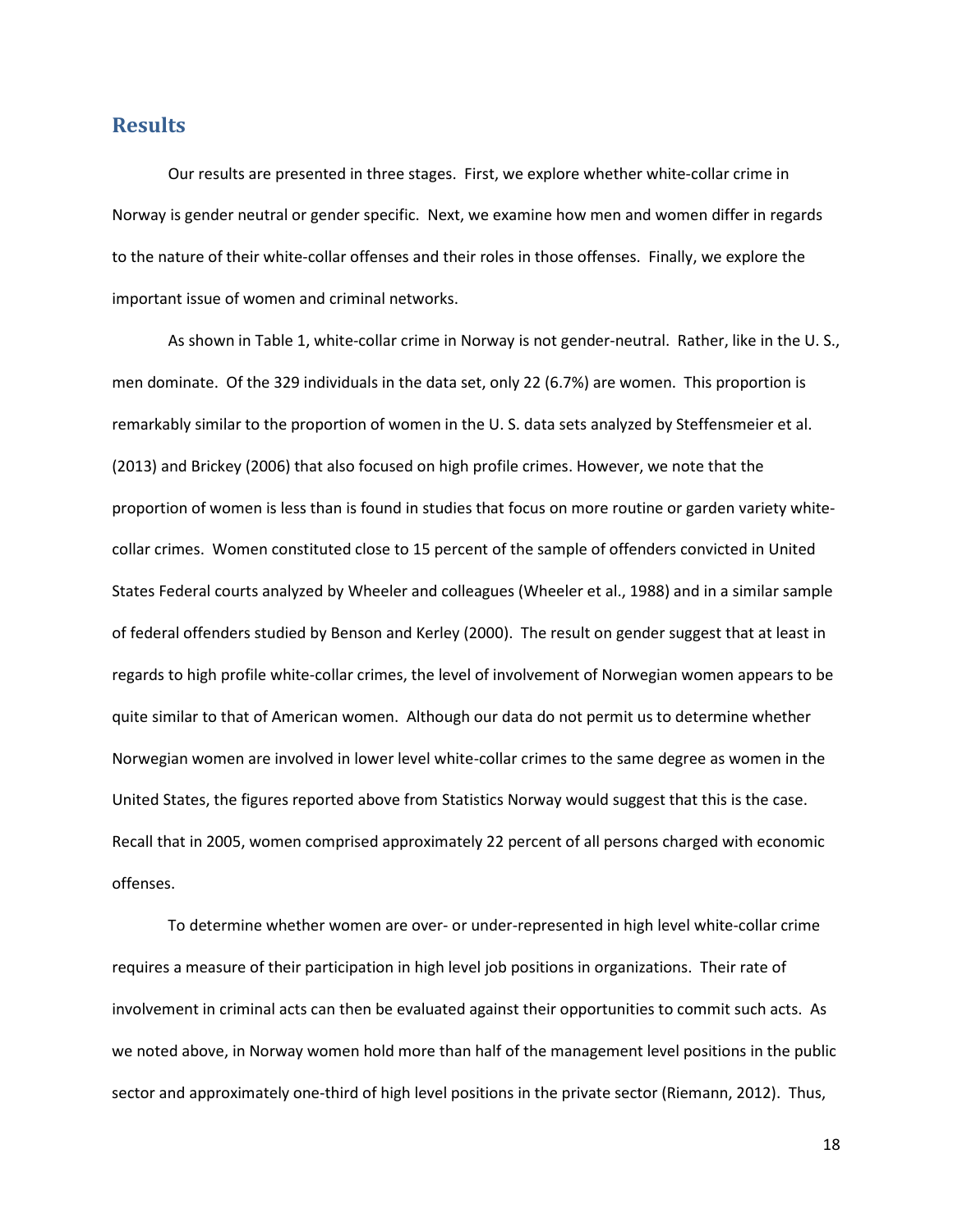our finding that only 6.7 percent of the white-collar offenders are women indicates that their rate of participation in crime is substantially below their level of access to opportunities to commit high level white-collar criminal offenses.

Having established that women in Norway are substantially underrepresented in high profile white-collar crimes, our next task is to compare their experiences in these offenses to those of men. Accordingly, in Table 2, we compare women to men in regard to the types of offenses they commit, the number of people involved in their offenses, the primary beneficiary of the offense, the sector of the economy in which the offender is employed, the individual's occupational position, and the individual's role in the offense.

There are differences between Norwegian men and women in the types of white-collar offenses they commit. Close to 60 percent of the women (59 %) committed fraud offenses compared to less than half (45 %) of men (see Table 2). No women were involved in corruption, but close to one out of five men were. There were no significant gender differences in the economic sector (public versus private) in which the offender was employed or the primary beneficiaries of the offense (organization versus individual). Regardless of gender, the vast majority of offenses were committed by people working in the private sector and for individual gain.

#### -----Table 2 about here-----

In regard to their individual characteristics and the nature of their illegal activities, men and women differed in regards to their occupational positions (see Table 2). Close to half (45.5 %) of the women held low level positions as assistants or other types of functionaries, but less than one quarter of men (24.3 %) held such positions. Indeed, nearly a third of the men in the sample held top level positions in their organizations versus only 13.6 percent of the women. Also as expected, women were more likely to be followers than men (45.5 % to 41.9 %, respectively), but this difference, obviously, is not large.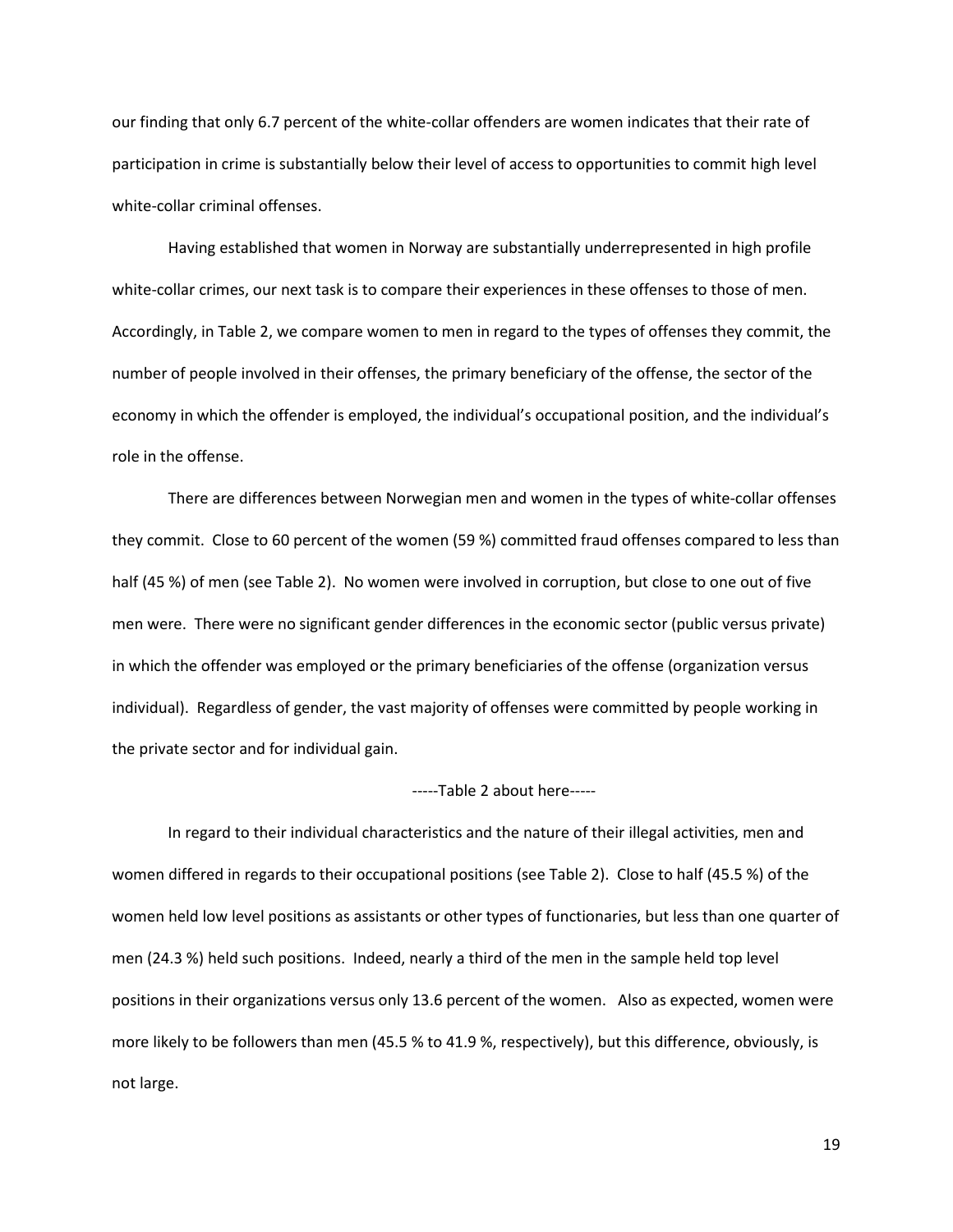Finally, we examine women's roles in white-collar criminal networks. Of the 22 women in the sample, 15 were involved in cases with multiple participants, that is, criminal networks (see Table 3). As noted above, all of the women involved in criminal networks were in mixed sex groups (n = 14). There were no all-female networks, and most of the males were in all male networks ( $n = 50$ ). This finding is exactly the same as Steffensmeier and colleagues found in regard to conspiracies in the CFTF data in the United States. Indeed, mixed sex groups comprised 22 percent of all criminal networks in our sample and 25 percent of networks in the CFTF sample. There was no notable difference between men and women in terms of the number of people involved in the network. The average size of the all-male groups was 3.5, while for the mixed sex groups it was 3.7. As shown in Table 3, most white-collar criminal networks in Norway are small, with only two to four people involved, but this was somewhat truer of all male as opposed to mixed sex groups. There were few differences in the offense characteristics between the all-male and mixed sex networks. The mixed sex networks were more likely to be involved in fraud offenses compared to the all-male networks, which were more likely to commit offenses of market manipulation or corruption. In six of the 14 mixed sex networks, at least one woman was identified as a leader and in the other eight cases the women were all followers. Because it is based on a small number of cases, the proportion of women leaders should be treated with some caution, but we note that it is higher than the proportion of female leaders in the CFTF data analyzed by Steffensmeier (2013) (respectively 43% to 27%). As we noted above, it is possible that the higher rate of female leaders in our sample compared to the CFTF sample is an artifact of our reliance of newspapers to identify cases and the likelihood that newspaper reports may glamorize women's involvement in these cases. There was only one mixed sex case with more than one woman, and in that case, both of the women involved were followers. Overall, the likelihood that a white-collar criminal network in Norway will be led by a women is less than 10 percent, as only six out of 64 total networks in the sample had women as leaders.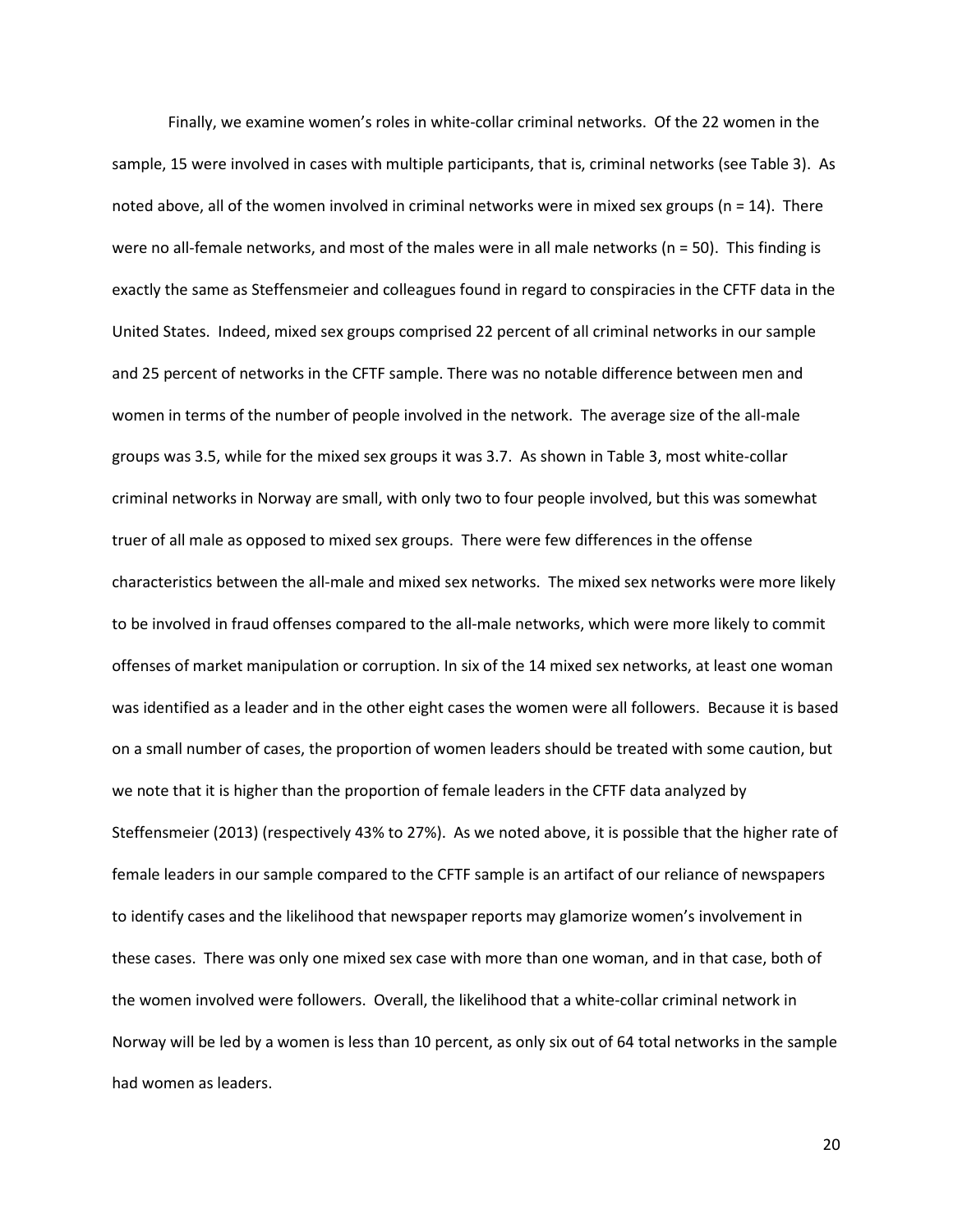In both all-male and mixed sex networks and for solo offenders of both sexes, the primary beneficiary of the offense was the individual or individuals involved and not a corporate entity. Finally, roughly equal proportions of men and women were involved in solo offenses. Approximately 30 percent of all of the male offenders were lone offenders and the same was true of the female offenders. -----Table 3 about here-----

#### **Discussion and Conclusions**

Because white-collar crime is almost always linked to legitimate occupational and organizational activities (Benson and Simpson, 2009), it is a reflection of social stratification in society (Sutherland 1940; Steffensmeier et al., 2013). In all societies, one of the main fault lines of stratification is gender, and gender stratification in crime, including white-collar crime, is nothing new (Daly, 1988; Benson and Kerley, 2000; Holtfreter 2005; Simpson et al 2012). Indeed, it has long been argued that gender segregation and inequality in the workplace limit women's access to opportunities to commit whitecollar crimes (Braithwaite, 1993; Dodge, 2009; Benson and Simpson, 2009). However, while all societies are gender stratified to a degree, they are not all stratified to the same degree. Women fare better in regard to a host of health, educational, political, occupational, and economic outcomes in some countries than others (Hausman et al., 2008). In other words, the gender gap varies across countries. This variation in the gender gap raises the intriguing possibility that women's involvement in whitecollar crimes may vary systematically with it. Our study was designed to investigate this possibility through an examination of women's involvement in high level white-collar crimes in Norway, one of the least gender segregated countries in the world.

Contrary to what some might have expected, we find no evidence that greater gender equality is associated with increased women's involvement in high level white-collar crimes. Even though Norway is a much more gender equal society than the United States, white-collar crime in Norway is just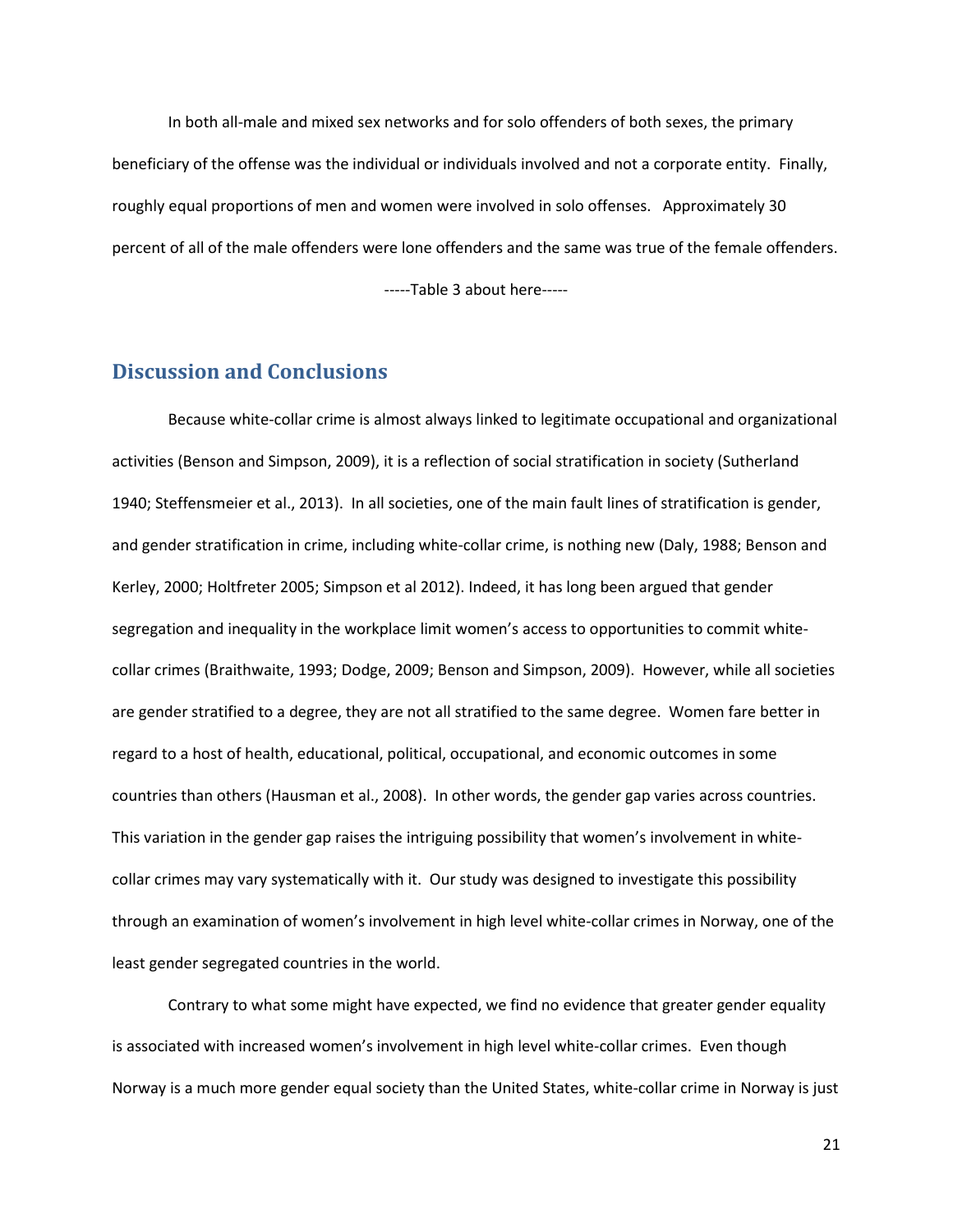as gender segregated there as it is here. The great majority of high level white-collar criminals in Norway are male; less than one in ten are female. There were no all-female networks in our sample and less than one in four networks were mixed sex. In short, the preponderance of criminal networks in our sample (78 %) were all-male. These figures are remarkably similar to those observed by Brickey (2006) and Steffensmeier et al. (2013) regarding white-collar offenders and offenses in the United States. Thus, despite the differences in social stratification along gender lines between Norway and the United States, there is virtually no difference between them regarding women's involvement in white-collar crime. Indeed, the overall gender pattern in Norway is remarkably similar to the United States. Just like their American counterparts Norwegian women make up a greater proportion of persons involved in minor forms of white-collar crime than they do of persons involved in high-level white-collar crimes (Steffensmeier et al. 2013; Weisburd et al. 1988).

Our finding that gender and white-collar crime appear to be so similar in Norway and the United States casts doubt on the hypothesis that gender segregation in society and the workplace accounts for gender segregation in white-collar crime. Norway has made great strides to promote gender equality throughout society in general and in the workplace. It ranks  $6<sup>th</sup>$  in the world in regard to the economic opportunities it affords to women. Indeed, 40 percent of corporate board memberships are now held by women, and they are estimated to hold approximately 35 percent of management level positions in the private sector (Reimann, 2012), and more than half of such positions in the health and education sectors. In short, in the Norwegian business world, executive board rooms and top floor corner offices are not the exclusive preserves of men. Rather, close to half of the seats at the boardroom table or behind the executive desks are occupied by women. Yet, less than seven percent of the white-collar offenders in our sample were female. This result clearly indicates that something else besides lack of access to occupationally based opportunities must account for the paucity of women white-collar offenders.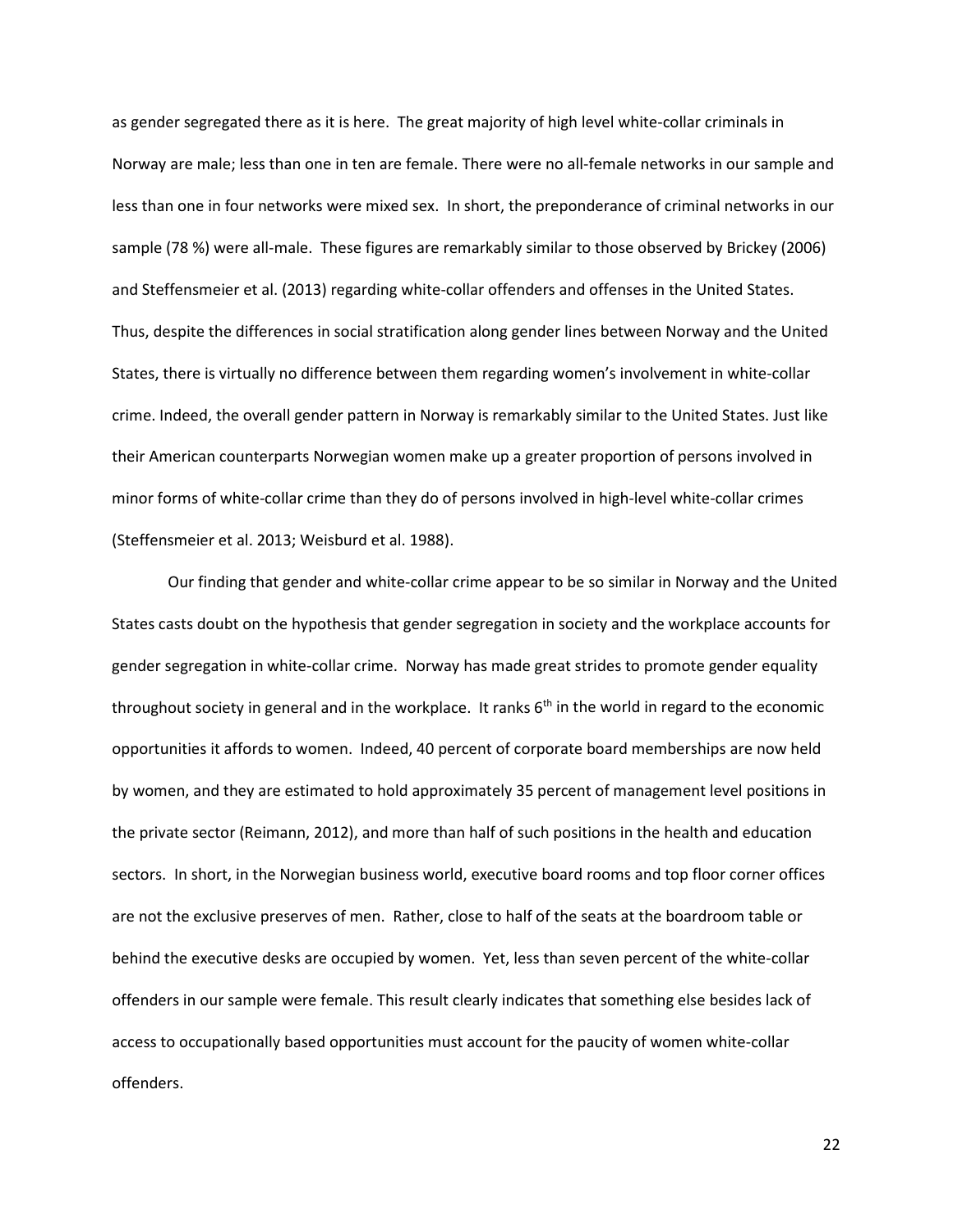The most plausible interpretation of our results would appear to derive from the gendered focal concerns and gendered access to crime opportunities paradigm advanced by Steffensmeier et al. (2013). In their gendered theory of focal concerns, Steffensmeier and Allan (1996) contend that women are socialized to accept role obligations that emphasize the importance of nurturing social relationships and communalistic orientations toward others. Through the assimilation of these obligations, women develop identities as caregivers. These identities make them less willing to take risks than men and less willing to hurt, victimize, or take advantage of others. In short, one explanation for the apparently low level of Norwegian female involvement in white-collar crime is that in terms of their personalities and identities they are like women in the United States. Even though Norway has a long history of feminist concern and experienced a women's liberation movement in the 1970s that focused on issues such as equal pay and abortion rights, and even though it has made great advances in advancing gender equality in many different domains, these changes may not have affected the sensitivity of Norwegian women to risk taking or increased their willingness to harm others in pursuit of their own personal interests. We note that from the point of view of society in general, Norwegian women's resistance to these male inclinations and behavioral patterns is a positive state of affairs.

Gendered access to crime opportunities may also contribute to the relative rarity of women in high level white-collar crime in Norway. Of the 64 cases in our sample that involved criminal networks, only 14 involved women, and women were leaders in less than 10 percent of the networks. Since many of the companies involved in these cases are national and international operations with large labor forces, we find it implausible that there were simply no women available to be included in the criminal networks. Rather, we think that access to white-collar crime opportunities in Norway is gendersegregated. Research in Norway and other Scandinavian countries indicates that like their counterparts in the United States women have a difficult time gaining access to male-dominated social networks (Elg and Jonnergård, 2003; Ibarra, 1992; Kvande and Rasmussen, 1994). We expect that male homophily in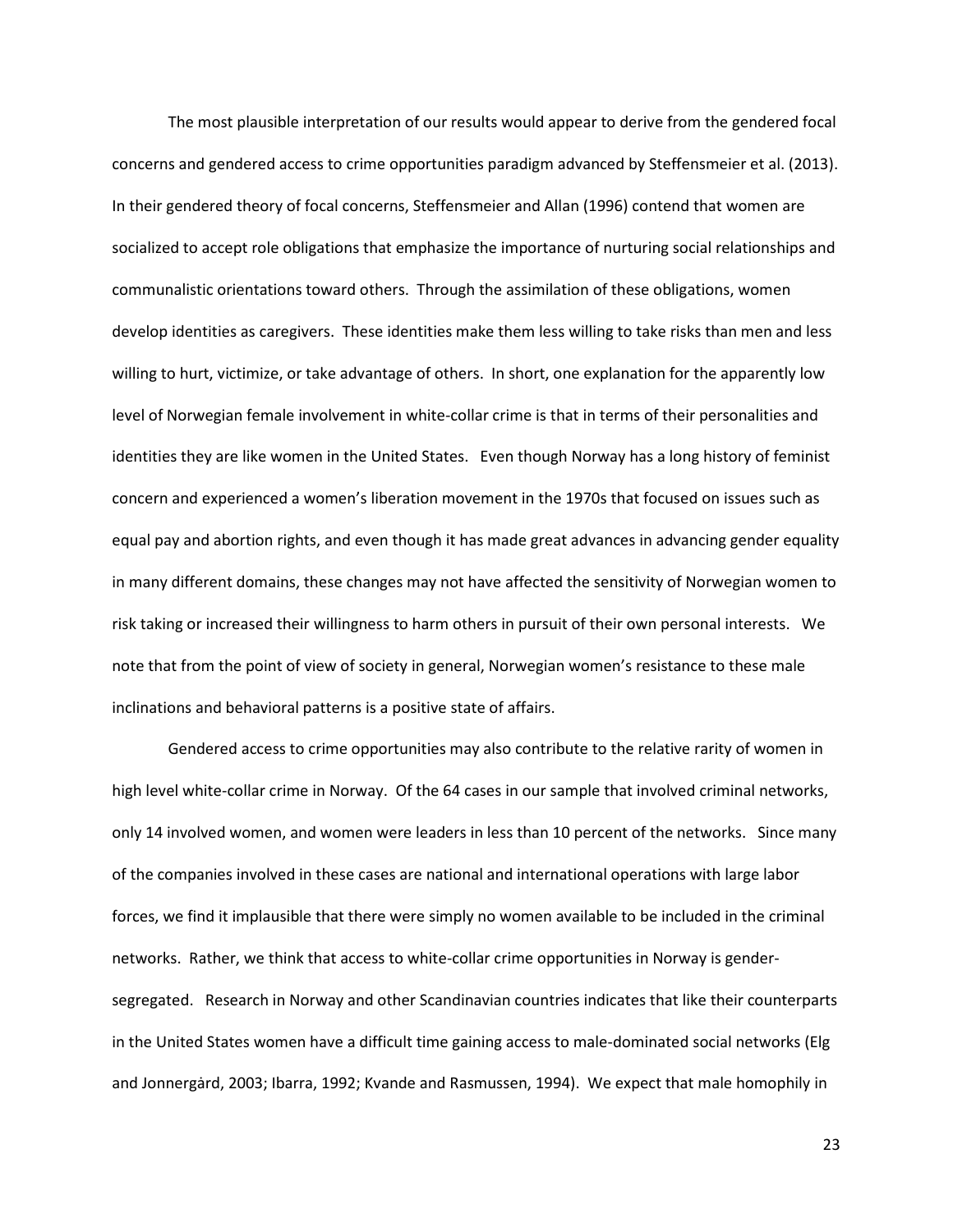social networking extends to criminal networks and that women in Norway are simply less likely to be invited to participate in criminal networks than men, just as appears to be the case in the United States.

Norway is world renowned for its generosity as a welfare state and its liberal social and economic policies. Many of these policies have been explicitly targeted to improve the lot of women in health, education, employment, and political participation. While it is certainly not perfect, Norway has had considerable success in promoting gender equality compared to the rest of the world, as indicated by its number one rank in the Global Gender Gap Report. Thus, if gender equality is a potential cause of increased female involvement in white-collar crime, one would expect to observe it in Norway. Yet, our results regarding the extent and role of women in white-collar crime in Norway are strikingly similar to what has been observed for women in the United States, which it goes without saying takes a much different approach to social inequalities than Norway. Hence, we are led to the conclusion that gender inequality, at least insofar as it is indicated by access to the labor market and other resources, is not a source of the gender gap in white-collar crime. Of course, the gender gap is about more than just formal access to resources, it is also related to gendered expectations and socialization practices in society. This conclusion, if correct, has some reassuring implications for the United States. For one thing, it suggests that as women here become more equal to men in social, economic, and political arenas it does not necessarily mean that they will at the same time begin to behave like men in regard to white-collar crime. Indeed, although it is too early to tell, perhaps as more and more women assume leadership roles in business, they will be able to bring about changes that will lead to reduced levels of white-collar crime in the United States.

Like all studies, ours suffers from methodological limitations and leaves unanswered a number of questions about gender and white-collar crime. In conclusion, we briefly discuss four of these limitations and the opportunities they present for future research.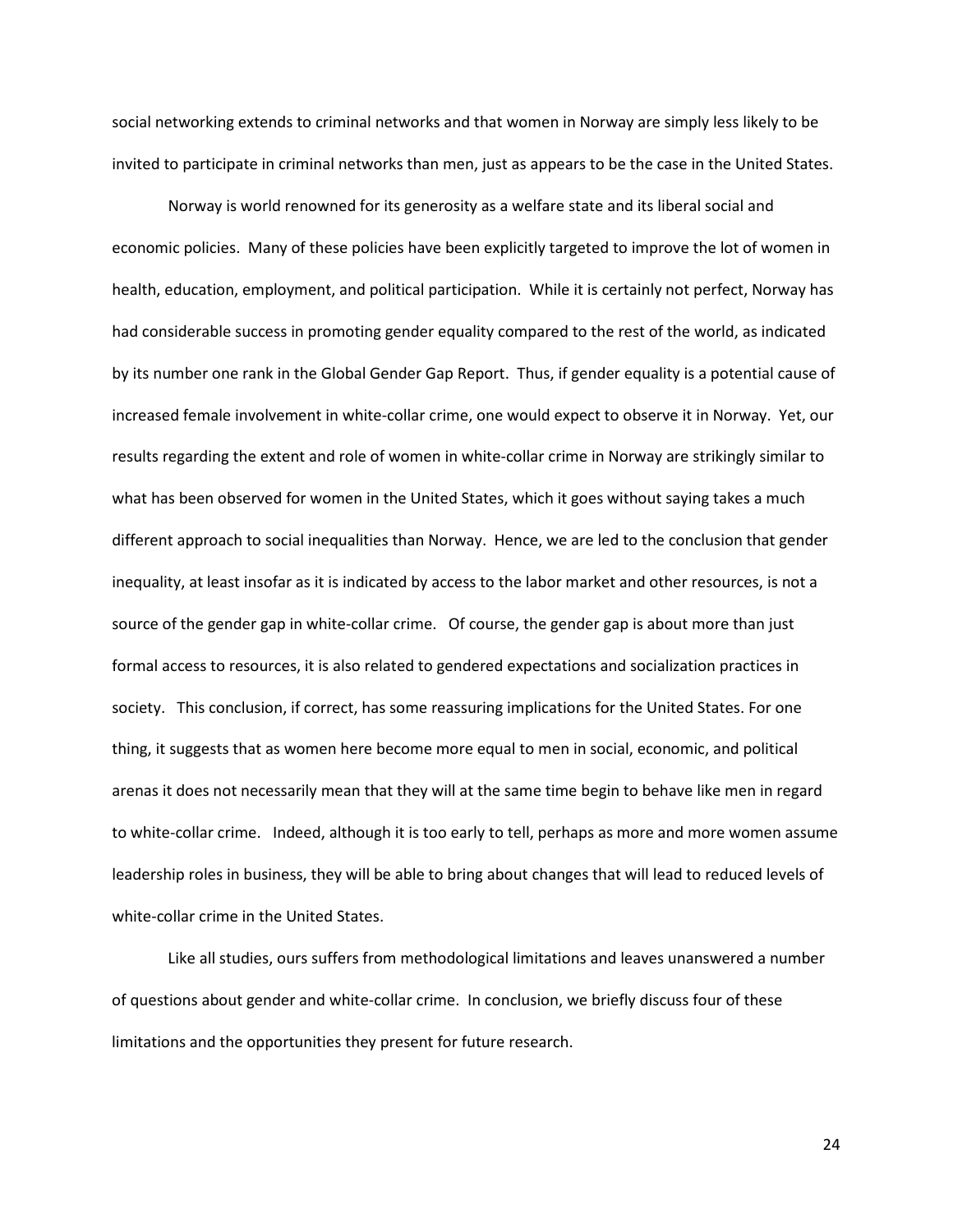First, as we have noted at several points, we recognize that relying on newspaper reports of convicted offenders introduces the possibility of selection bias in our results. However, we believe that if there is bias it would lead us to overestimate the proportion of women involved in high level whitecollar crime in Norway (in favor of the emancipation hypothesis), because we assume that the rarity of women's involvement in these crimes would make them appealing as news stories. In short, we doubt there are many, if any, cases in which a high level white-collar crime was successfully prosecuted that involved women that the Norwegian news media chose to ignore. Thus, given that we found such a small percentage of female offenders and given that our results mirror results in studies based in the United States that used a different sampling strategy, we think it is reasonable to conclude that the effects of sample selection bias must be small. Nevertheless, we acknowledge that selection bias may have contaminated our results in some manner. It is also theoretically possible that there might be a bias in Norwegian media towards protecting female suspects prosecuted in court. If Norwegian papers do take a chivalrous approach toward reporting on women white-collar offender, this could account for the low percentage of women in our sample. We encourage future researchers to explore this possibility and to ascertain whether it is a significant problem or not.

Second, our focus on cases with enough notoriety to attract the attention of national newspapers means that we have missed more mundane garden-variety white-collar crimes. It is possible that women participate in low level white-collar crimes at a higher rate than they do in high level varieties. Prior research in the United States would certainly indicate this is likely (Daly, 1989; Benson and Simpson, 2014). Future research should explore whether the apparent similarities between the United States and Norway in regard to gender and high level white-collar crime extend to less serious forms of these offenses.

Third, in general women in Norway occupy somewhere between 35 and 50 percent of top-level corporate positions. But we found that only 13.6 percent of the women in our sample held top level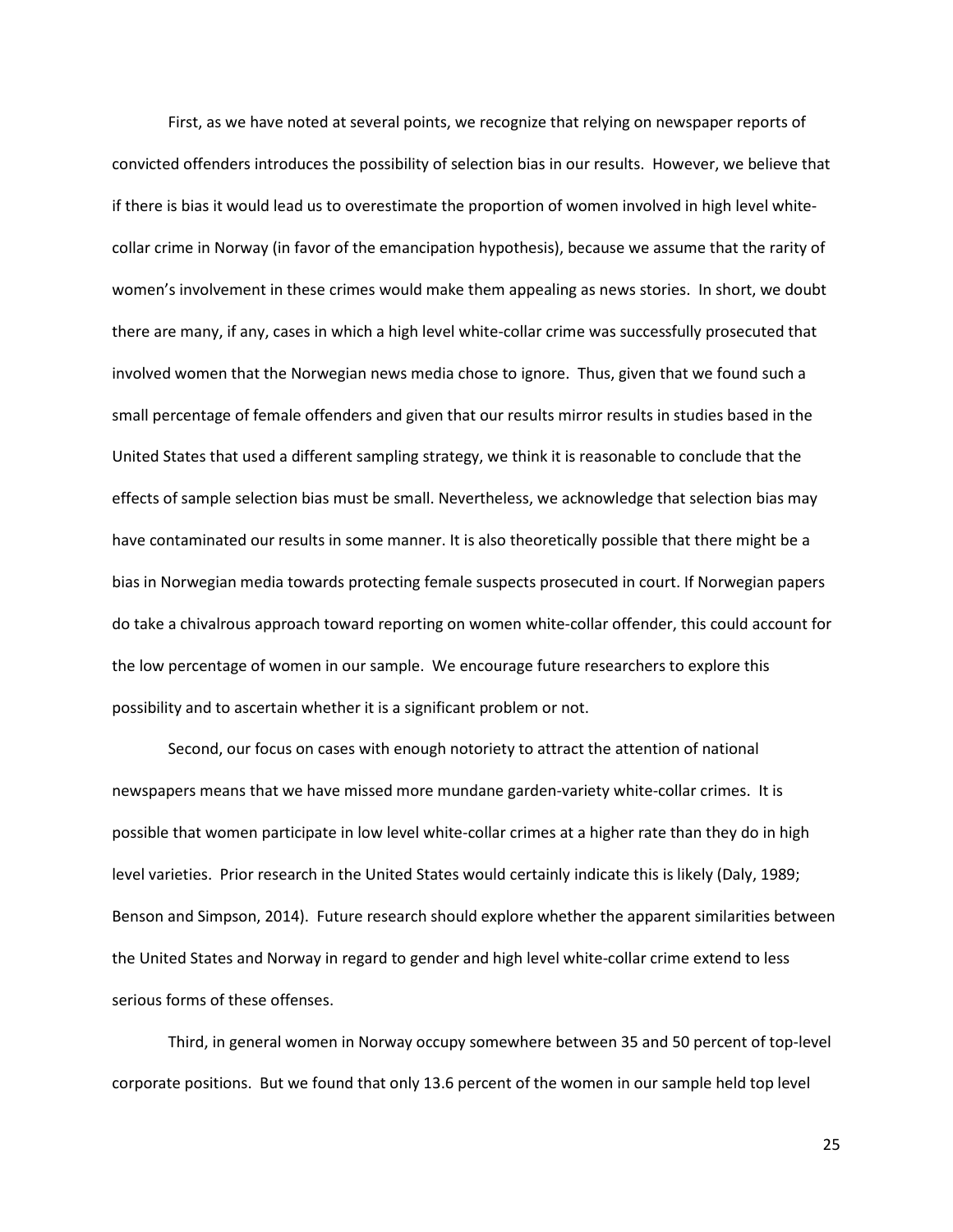positions in their respective companies, and out of all the criminal networks in our sample, less than 10 percent were led by women. This suggests that women in top level positions are for some reason less likely to be involved in high level white-collar crimes than their male counterparts. But, unfortunately, our data did not permit us to determine how many top level positions were occupied by women in the specific companies involved in the offenses studied here. A more precise company-based estimation of female versus male opportunities for white-collar crime is needed to determine with accuracy whether there are gender based differentials in responsiveness to criminal opportunities.

Finally, a true test of the emancipation hypothesis would require a large number of countries with varying degrees of gender inequality and female participation in white-collar crime. The hypothesis concerns the relationship between overall gender inequality and female involvement in crime, and each of these two concepts can describe characteristics at the level of the society. Future research that would provide a cross-national comparative analysis, with countries as the unit of analysis, could finally determine the validity of the emancipation hypothesis in regard to white-collar crime.

Despite these shortcomings, the present article makes a number of important contributions. Most notably, we test and extend the important perspective on gendered access to white-collar criminal opportunities developed by Steffensmeier et al. (2013) to a non-United States sample, and thus provide the first theoretically informed comparative analysis on gender and white-collar crime. Relatedly, our results suggest that the emancipation hypothesis does not appear to be correct in regard to the relationship between variation in gender inequality across societies and variation in women's involvement in white-collar crime. Rather, the results presented here suggest that the theories of gendered focal concerns and gendered access to criminal opportunities hold more promise for explaining gender and white-collar crime.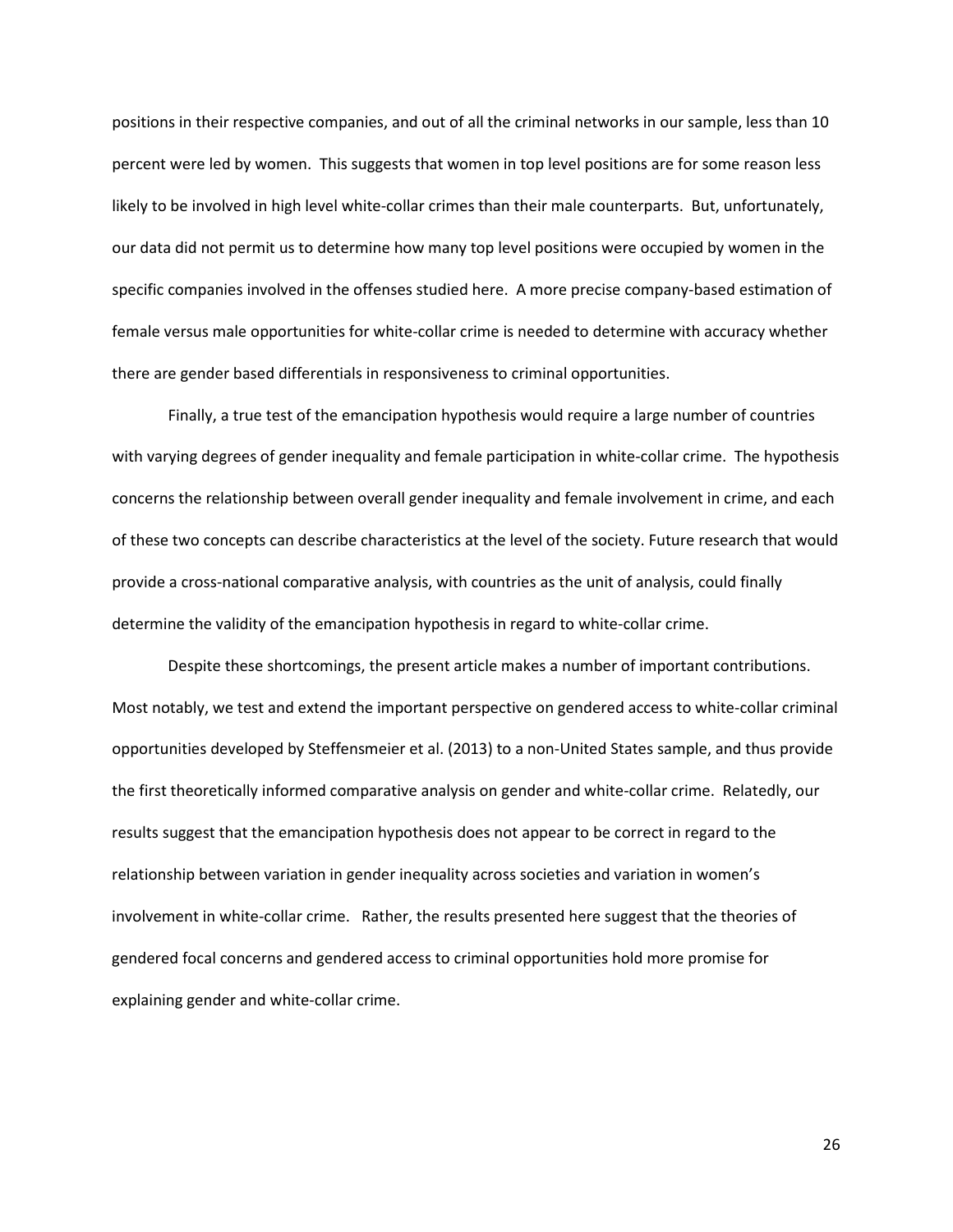#### **References**

- Acker, Joan. 1990. "Hierarchies, Jobs, Bodies: A Theory of Gendered Organizations." *Gender and Society* 4 (2): 139-58.
- Adams, Renee B. and Patricia Funk, 2012. "Beyond the Glass Ceiling: Does Gender Matter?" *Management Science* 58 (2): 219-235.
- Adler, Freda. 1981. *Sisters in Crime: The Rise of the New Female Criminal.* New York: McGraw Hill.
- Barak, Greg. 2012. *Theft of a Nation: Wall Street Looting and Federal Regulatory Colluding.*  Lanham, MD: Rowman & Littlefield Publishers.
- Becker, Sarah and Jill A. McCorkle. 2011. "The Gender of Criminal Opportunity: The Impact of Male Co-Offenders on Women's Crime." *Feminist Criminology* 6 (2): 79-110.
- Benson, Michael L. and Kent R. Kerley. 2000. "Life Course Theory and White-Collar Crime." Pp.

121-136 in *Contemporary Issues in Crime and Criminal Justice: Essays in Honor of Gilbert* 

*Geis*, edited by Henry N. Pontell and David Shichor. Saddle River, N. J. Prentice Hall.

Benson, Michael L. and Sally S. Simpson. 2014. *Understanding White-Collar Crime: An* 

*Opportunity Perspective*. 2nd Edition. New York: Routledge.

- Blickle, Gerhard, Alexander Schlegel, Pantaleon Fassbender, and Uwe Klein. 2006. "Some Personality Correlates of Business White-Collar Crime." *Applied Psychology: An International Review* 55 (2): 220-233.
- Bielby, Denise Del Vento and William T. Bielby. 1984. "Work Commitment, Sex Role Attitudes and Women's Employment." *American Sociological Review* 49 (2):234-247.

Braithwaite, John. 1985. "White-Collar Crime." *Annual Review of Sociology* 11:1-25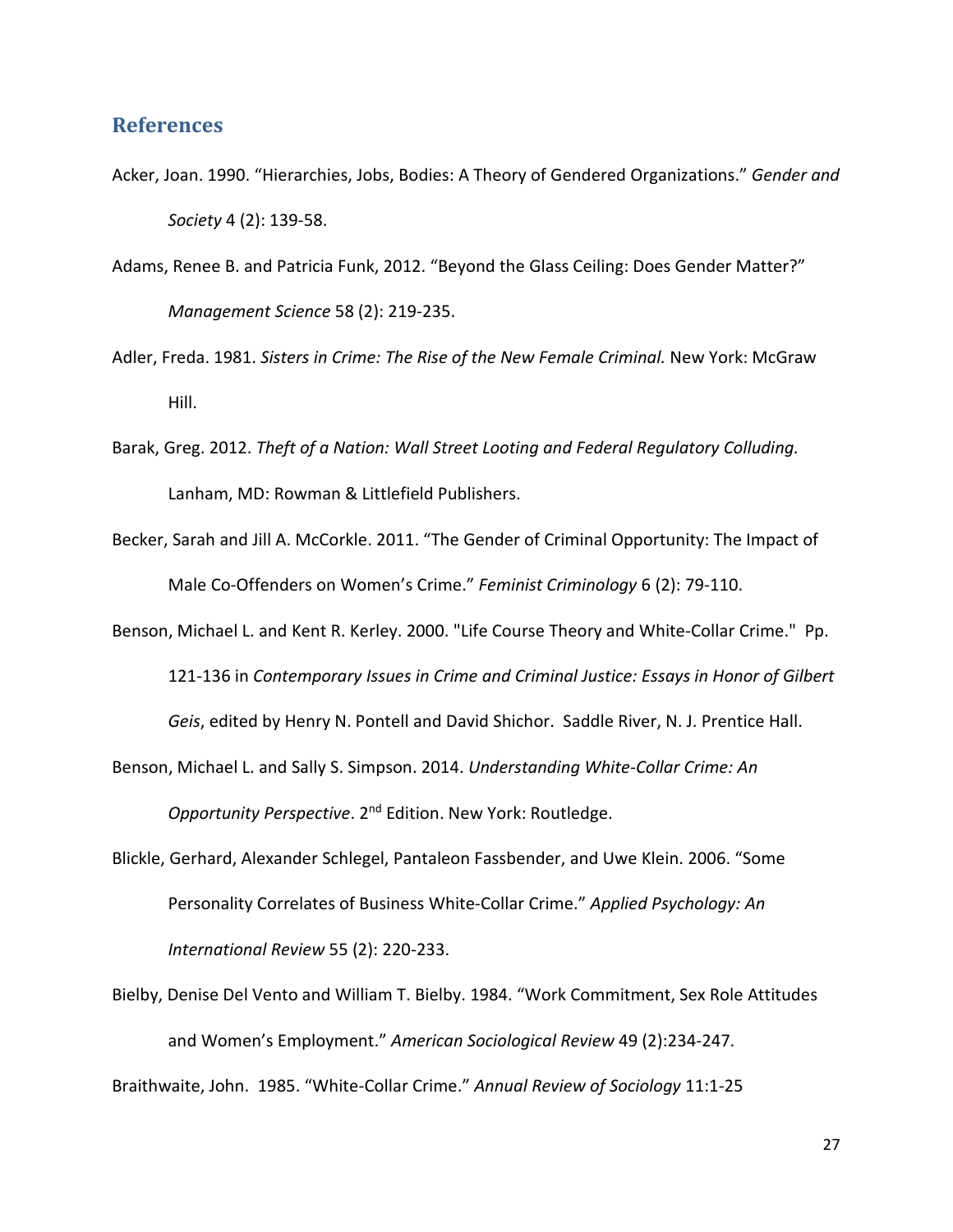Brickey, Kathleen F. 2006. "In Enron's Wake: Corporate Executives on Trial." *Journal of Criminal Law & Criminology* 96:397-433.

Daly, Kathleen. 1989. "Gender and Varieties of White-Collar Crime." *Criminology* 27:769-94 Dodge, Mary. 2009. *Women and White-Collar Crime.* Upper Saddle River, NJ: Prentice Hall. Edelhertz, Herbert. 1970. *The Nature, Impact, and Prosecution of White-Collar Crime.*

Washington, DC: U.S. Department of Justice.

Elg, Ulf and Karin Jonnergard. 2003. "The Inclusion of Female PhD Students in Academia: A Case Study in a Swedish University Department." *Gender, Work & Organization* 10 (2):154-74.

England, Paula, George Farkas, Barbara Stanek Kilbourne, and Thomas Dou. 1988. "Explaining Occupational Sex Segregation and Wages: Findings from a Model with Fixed Effects." *American Sociological Review* 53 (4): 554-558.

Geis, Gilbert. 1996. "Definition in White-Collar Crime Scholarship: Sometimes It Can Matter." Pp. 159-170 in Definitional Dilemma: Can and Should There be a Universal Definition of White-Collar Crime. Proceedings of the Academic Workshop, edited by James Helkamp, Richard Ball, and Kitty Townsend. Morgantown, WV: National White-Collar Crime Center.

- Gorman, Elizabeth H. and Julie A. Kmec. 2009. "Hierarchical Rank and Women's Organizational Mobility: Glass Ceilings in Corporate Law Firms." *American Journal of Sociology*  114:1428-74.
- Hagan, John and Kay Fiona. 1990. "Gender and Delinquency in White-Collar Families: A Power Control Perspective." *Crime and Delinquency* 36 (3): 391-407.
- Hagan, John, A. R. Gillis, and John Simpson. 1990. "Clarifying and Extending Power Control Theory." *American Journal of Sociology* 95:1024-37.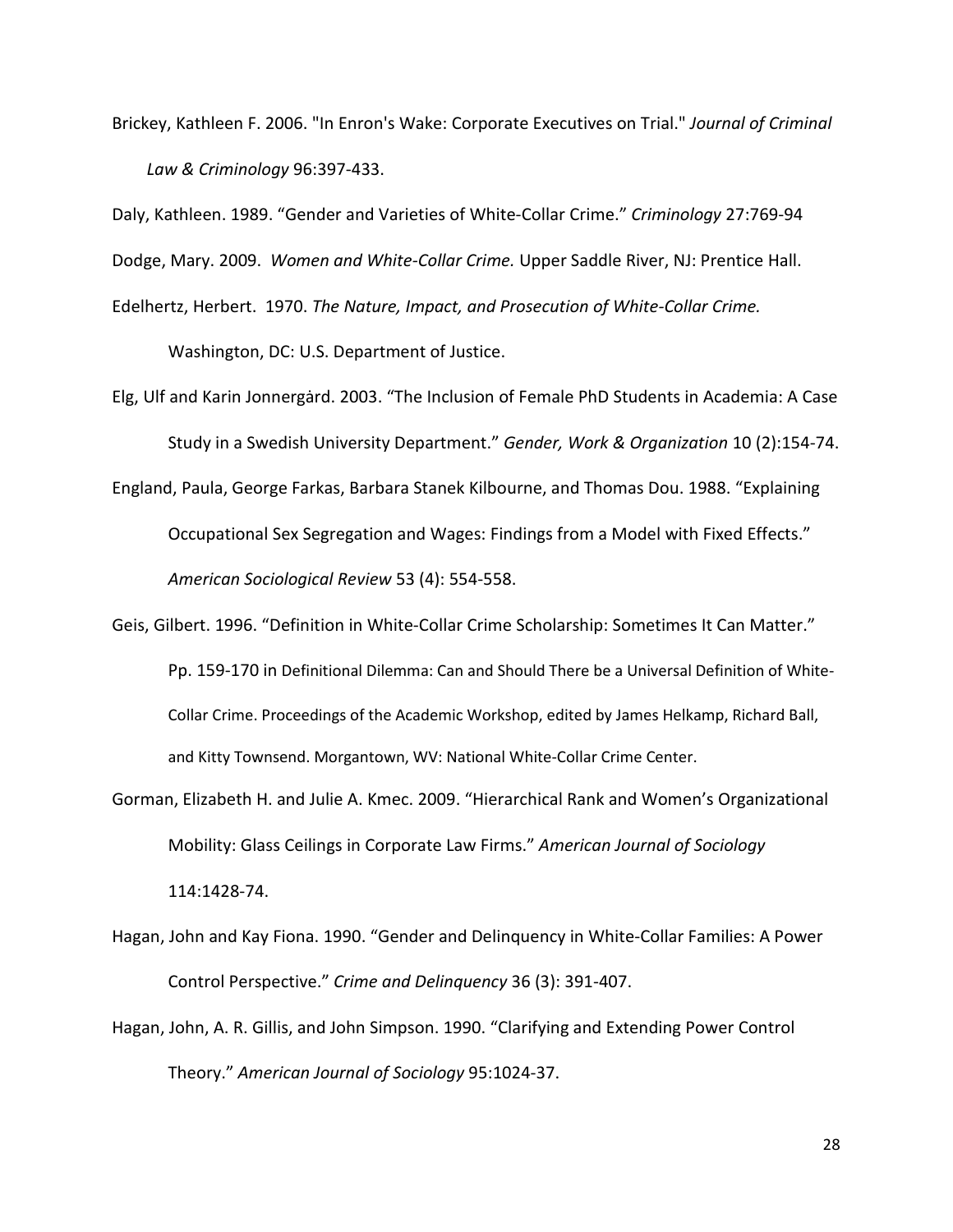Hausman, Ricardo, Laura D. Tyson, and Saadia Zahidi. 2008. *Global Gender Gap Report 2008.*  Geneva, Switzerland: World Economic Forum.

Hirschi, Travis. 1969. *Causes of Delinquency.* Berkeley, CA: University of California Press.

- Holtfreter, Kristy. 2005. "Is Occupational Fraud "Typical" White-Collar Crime? A Comparison of Individual and Organizational Characteristics." *Journal of Criminal Justice* 33:353-65.
- Ibarra, Herminia. 1992. "Homophily and Differential Returns: Sex Differences in Network Structure and Access in Advertising Firms." *Administrative Science Quarterly* 37 (3)422- 47.
- Jesilow, Paul, Gilbert Geis, and Henry Pontell. 1991. "Fraud by Physicians Against Medicaid." *Journal of the American Medical Association.* 266: 3318-24.
- Kvande, Elin and Bente Rasmussen. 1994. "Men in Male Dominated Organizations and Their Encounters with Women Intruders." *Scandinavian Journal of Management* 10 (2):163- 73.
- Krohn, Marvin. 2000. "Sources of Criminality: Control and Deterrence Theories." Pp. 373-399 in *Criminology: A Contemporary Handbook*, edited by Joseph F. Sheley. Belmont, CA: Wadsworth.
- Maher, Lisa. 1997. *Sexed Work: Gender, Race, and Resistance in a Brooklyn Drug Market*. NY: Clarendon Press.

Miller, Jody. 2001. *One of the Guys: Girls, Gangs, and Gender*. NY: Oxford University Press. Mullins, Christopher and Richard Wright. 2003. "Gender, Social Networks, and Residential Burglary." *Criminology* 42:911-940.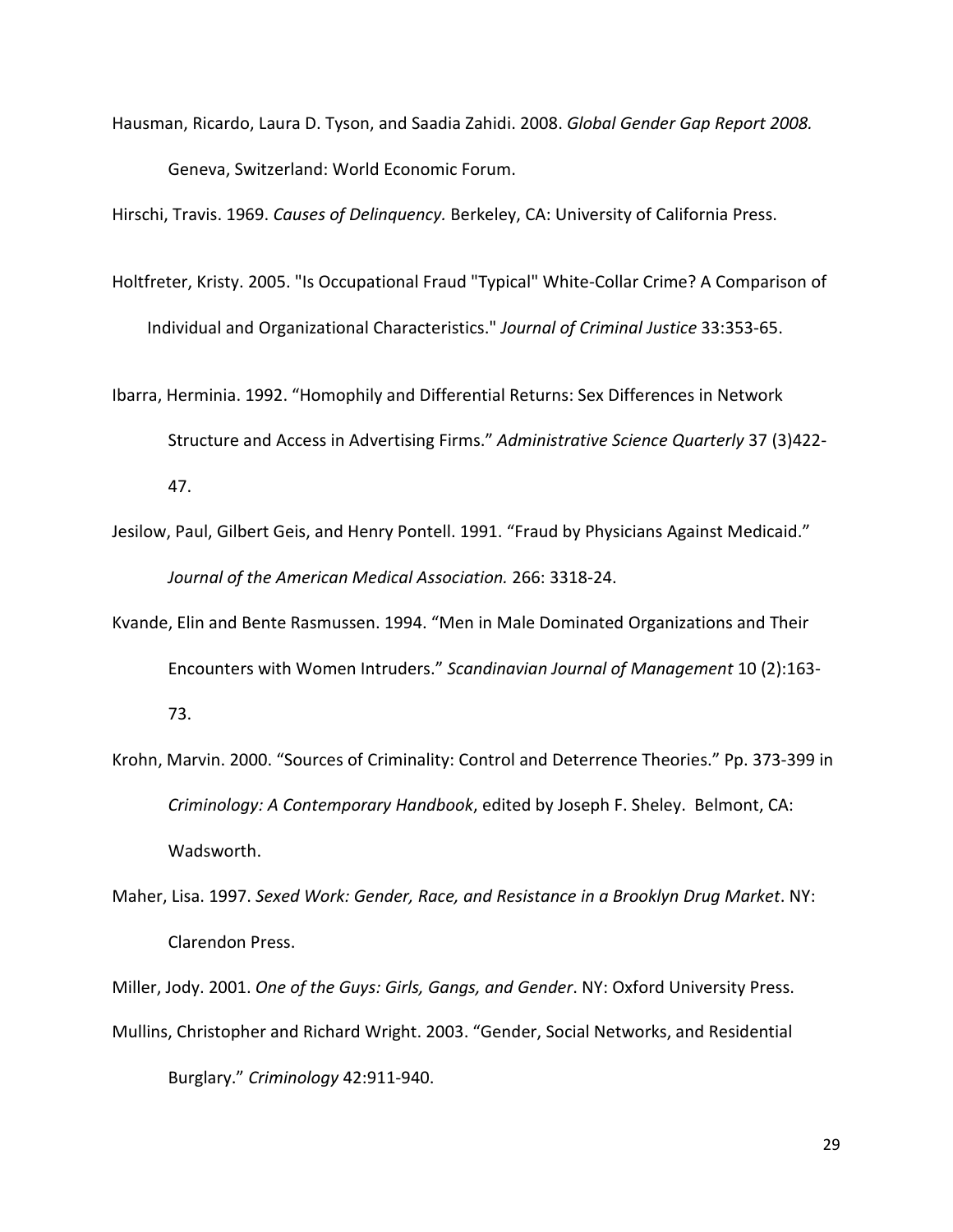- NOU (2008: 6). *Kjønn og lønn (Gender and wages)*, Norges offentlige utredninger (Norwegian Public Government Studies), [www.regjeringen.no,](http://www.regjeringen.no/) Oslo.
- Onna, J.H.R., Geest, V.R., Huisman, W. and Denkers, A.J.M. (2014). Criminal Trajectories of White-Collar Offenders, *Journal of Research in Crime and Delinquency*, online version, not yet published.

Reimann. Anna. 2012. "Norway's Gender Quota: A Laboratory for the Advancement of Women." *Spiegel Online International.* Accessed October 7, 2013: [http://www.spiegel.de/international/europe/how-norway-led-the-way-in-gender-quota](http://www.spiegel.de/international/europe/how-norway-led-the-way-in-gender-quota-success-a-835738.html)[success-a-835738.html.](http://www.spiegel.de/international/europe/how-norway-led-the-way-in-gender-quota-success-a-835738.html)

Simon, Rita J. 1975. *Women and Crime*. Lexington, MA: Lexington Books.

Simon, Rita J. and Heather Ahn-Redding, 2005. *The Crimes Women Commit and the Punishments They Receive.* Lanham, MD: Lexington Books

Simpson, Sally S., Mariel Alper, and Michael L. Benson. 2012. *Gender and White-Collar Crime in* 

*the 21st Century*. Paper presented at the American Society of Criminology, Chicago, IL.

Smart, Carol. 1978. *Women, Crime and Delinquency.* New York: Routledge and Kegan Paul.

Sparrow, Malcom K. 1996. *License to Steal: Why Fraud Plagues America's Health Care System.*  Boulder, CO: Westview Press.

Statistics Norway. 2008. *Crime Statistics 2005.* Statistics Norway: Oslo.

Statistics Norway. 2010. *Women and Men in Norway: What the Figures Say.* Retrieved from: [http://www.ssb.no/en/befolkning/artikler-og-](http://www.ssb.no/en/befolkning/artikler-og-publikasjoner/_attachment/39581?_ts=132b433a8c8)

publikasjoner/ attachment/39581? ts=132b433a8c8 October 7, 2013.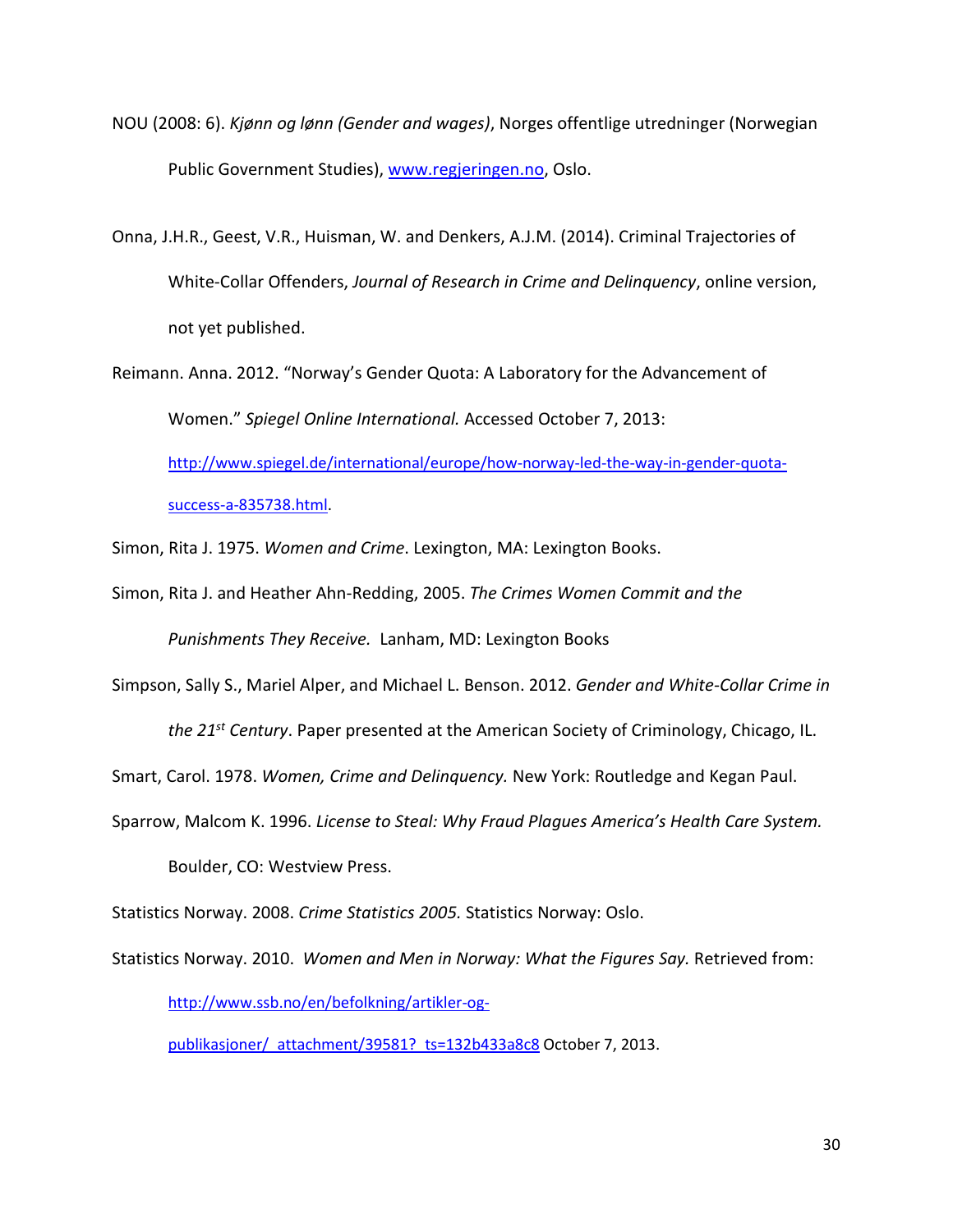- Steffensmeier, Darrell. 1983 "An organizational perspective on sex-segregation in the underworld: building a sociological theory of sex differences in crime." *Social Forces*  61:1010-1032.
- Steffensmeier, Darrell and Emilie Allan. 1996. "Gender and Crime: Toward a Gendered Pardigm of Female Offending." *Annual Review of Sociology* 22:459-87.
- Steffensmeier, Darrell and Emilie Allan. 2000. "Looking for Patterns: Gender, Age, and Crime." Pp. 85 – 127 in *Criminology: A Contemporary Handbook*, edited by Joseph F. Sheley. Belmont, CA: Wadsworth.
- Steffensmeier, Darrell, Emilie Allan, and Cathy Streifel. 1989. "Development and Female Crime: A Cross-National Test of Alternative Explanations." *Social Forces* 68 (1):262-283.
- Steffensmeier, Darrell and Cathy Streifel. 1992. "A Time Series Analysis of the Female Percentage of Arrests for Property Crimes, 1960-1985: A Test of Alternative Explanations." *Justice Quarterly* 9:77-104.
- Steffensmeier, Darrell, Jennifer Schwartz, and Michael Roche. 2013. "Gender and Twenty-First-Century Corporate Crime: Female Involvement and the Gender Gap in Enron-Era Corporate Frauds. *American Sociological Review.* 78 (3): 448-476.

Sutherland, Edwin H. 1940. "White-Collar Criminality." *American Sociological Review* 5:1-12.

Sweigert, Anne. 2012. "Women on Board for Change: The Norway Model for Boardroom

Quotas as a Tool for Progress in the United States and Canada." *Northwestern Journal of International Law and Business* 32 (4): 81A-105A, accessed at:

<http://scholarlycommons.law.northwestern.edu/njilb/vol32/iss4/6>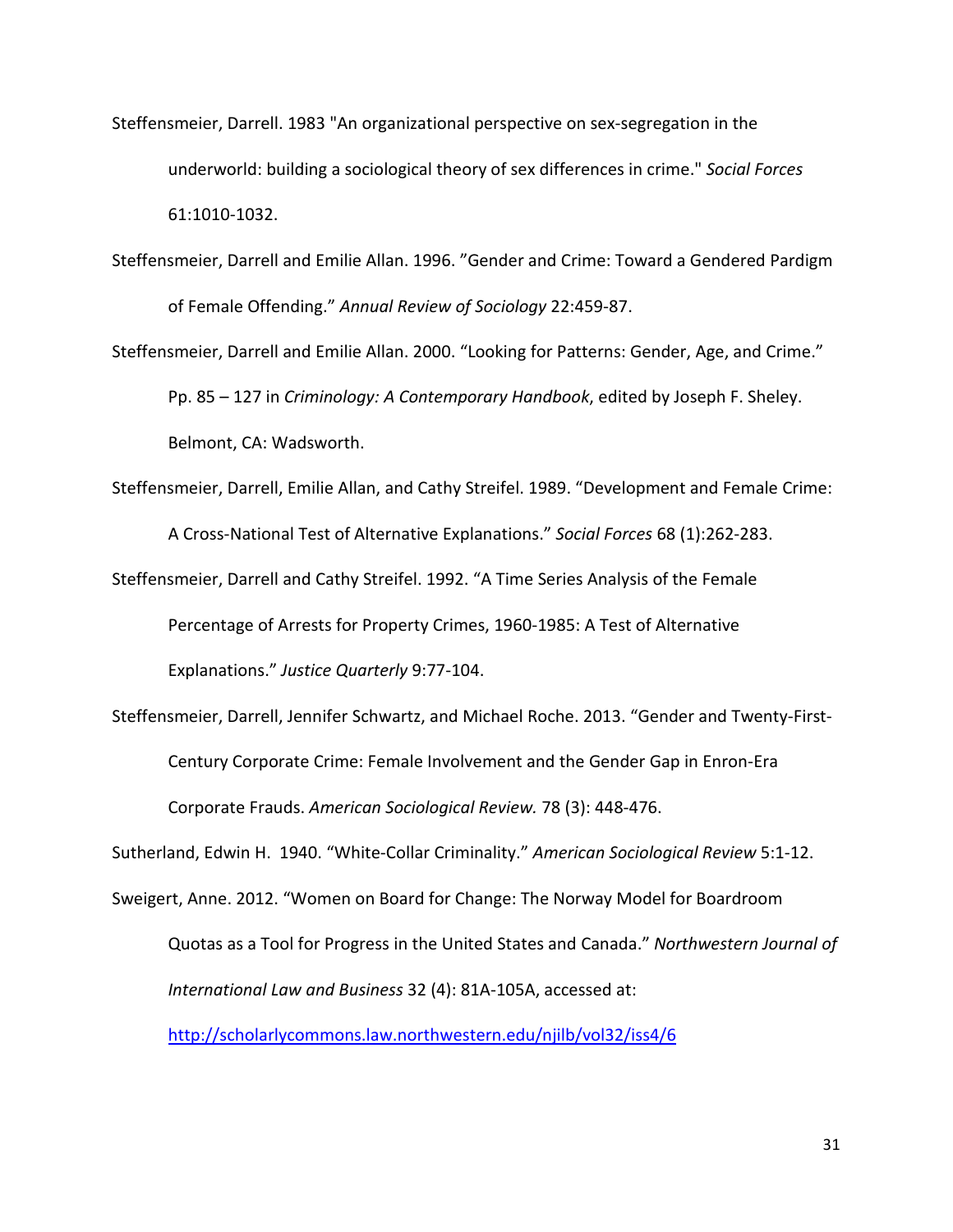- Tavares, Cynthia and Geoffrey Thomas. 2010. *Crime and Criminal Justice.* Eurostat Statistics in Focus Series 58/2010. European Commission.
- Wheeler, Stanton and Mitchell L. Rothman. 1980. "The Organization as Weapon in White-Collar Crime." *Michigan Law Review* 80:1403-1426.
- Wheeler, Stanton, David Weisburd, Elin Waring, and Nancy Bode. 1988. "White-Collar Crime and Criminals." *American Criminal Law Review* 25:331-57.
- Zeitz, Dorothy. 1981. *Women Who Embezzle or Defraud: A Study of Convicted Felons.* New York: Praeger Publishers.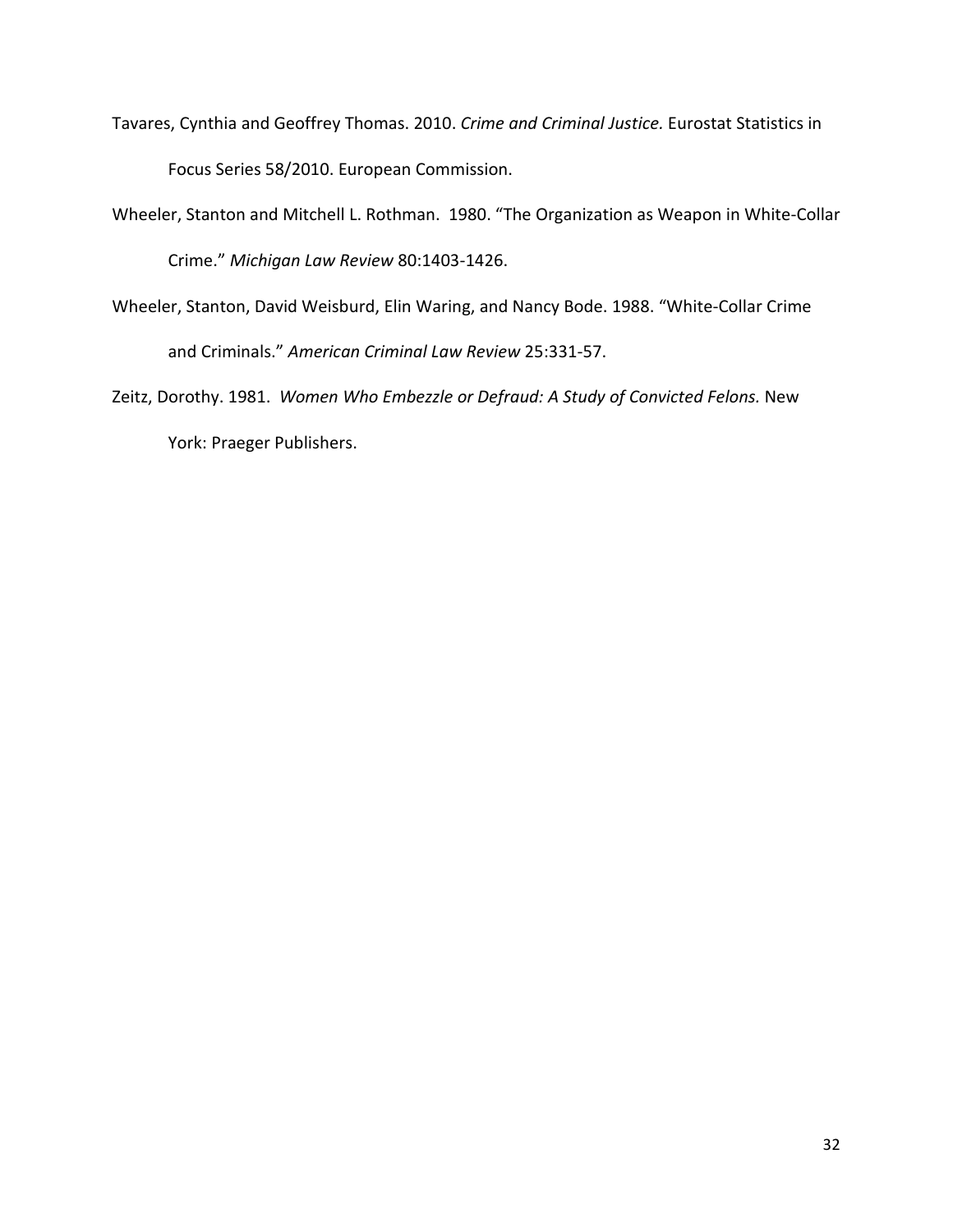## **Table 1. Descriptive Statistics**

| Gender                          | $\mathbf N$ | Percent |
|---------------------------------|-------------|---------|
| Male                            | 307         | 93.3    |
| Female                          | 22          | 6.7     |
|                                 |             |         |
| <b>Crime Type</b>               |             |         |
| Fraud                           | 151         | 45.9    |
| Theft                           | 24          | 7.3     |
| Manipulation                    | 95          | 28.9    |
| Corruption                      | 59          | 17.9    |
|                                 |             |         |
| <b>Occupational Level</b>       |             |         |
| Top level (Chairman, CEO)       | 95          | 28.9    |
| Middle level (Lawyer, Investor) | 151         | 45.9    |
| Bottom level (Accountant,       |             |         |
| Assistant)                      | 83          | 25.2    |
|                                 |             |         |
| <b>Sector Employed</b>          |             |         |
| Private                         | 304         | 92.4    |
| Public                          | 25          | 7.6     |
|                                 |             |         |
| <b>Corporate or Individual</b>  |             |         |
| <b>Beneficiaries</b>            |             |         |
| Corporate Entity                | 41          | 12.5    |
| Individual or Individuals       | 288         | 87.5    |
|                                 |             |         |
| <b>Role in the Offense</b>      |             |         |
| Leader                          | 192         | 58.4    |
| Follower                        | 137         | 41.6    |
|                                 |             |         |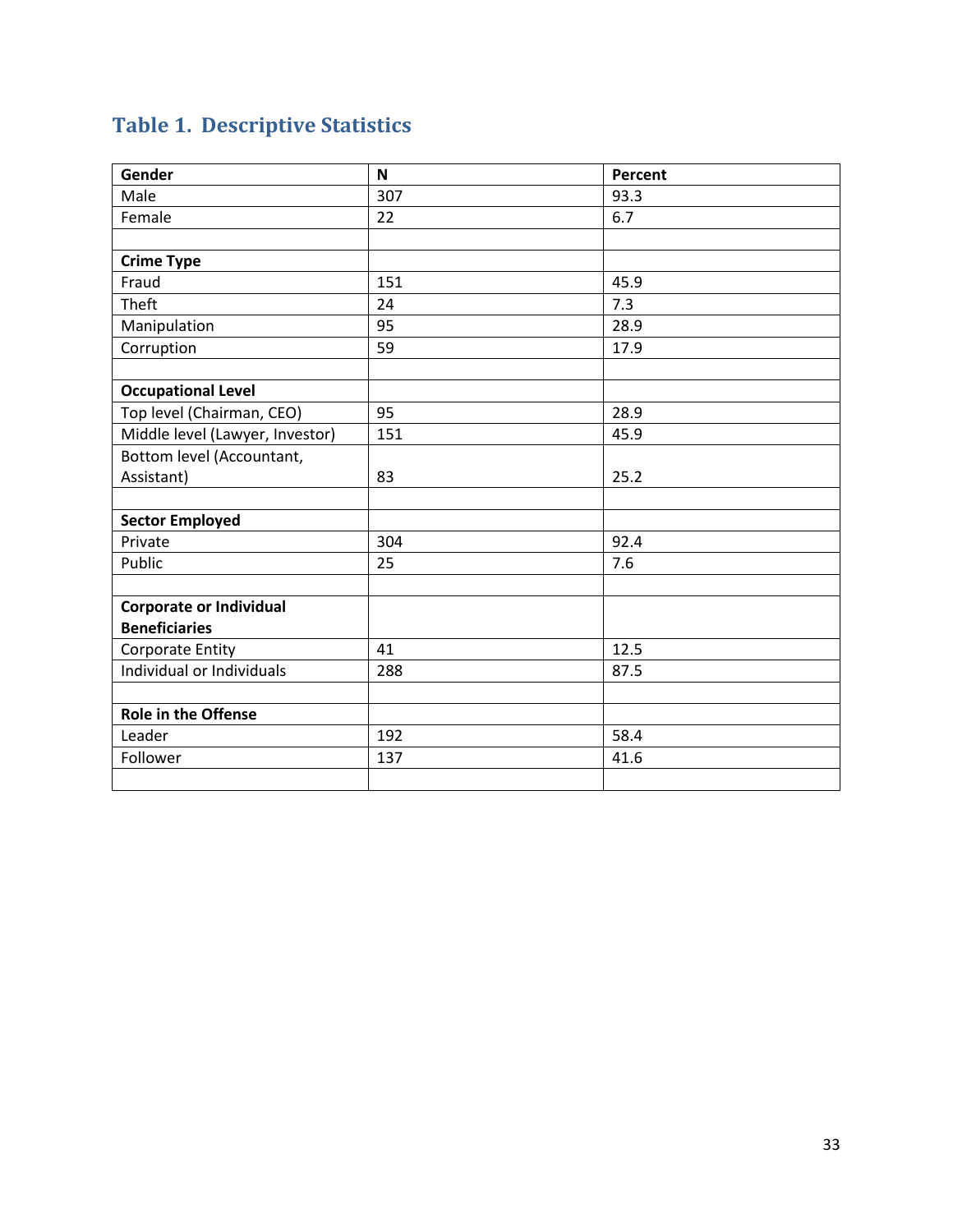| Variable                   | Men |         | Women          |         |
|----------------------------|-----|---------|----------------|---------|
|                            |     |         |                |         |
| <b>Type of Offense</b>     | N   | Percent | N              | Percent |
| Fraud                      | 138 | 45.0    | 13             | 59.1    |
| Theft                      | 22  | 7.2     | $\overline{2}$ | 9.1     |
| Manipulation               | 88  | 28.7    | $\overline{7}$ | 31.8    |
| Corruption                 | 59  | 19.2    | $\mathbf 0$    | 0.0     |
| <b>Occupational Level</b>  |     |         |                |         |
| Top Level                  | 92  | 30.0    | 3              | 13.6    |
| Middle Level               | 142 | 46.3    | 9              | 40.9    |
| <b>Bottom Level</b>        | 73  | 23.8    | 10             | 45.5    |
|                            |     |         |                |         |
| Sector of the              |     |         |                |         |
| <b>Economy</b>             |     |         |                |         |
| Private                    | 283 | 92.2    | 21             | 95.5    |
| Public                     | 24  | 7.8     | $\mathbf{1}$   | 4.5     |
|                            |     |         |                |         |
| <b>Primary Beneficiary</b> |     |         |                |         |
| Corporate Entity           | 39  | 12.7    | $\overline{2}$ | 9.1     |
| Individual(s)              | 268 | 87.3    | 20             | 90.9    |
|                            |     |         |                |         |
| <b>Role in the Offense</b> |     |         |                |         |
| Leader                     | 180 | 58.6    | 12             | 54.5    |
| Follower                   | 127 | 41.4    | 10             | 45.5    |
|                            |     |         |                |         |

## **Table 2. Involvement in White-Collar Crime in Norway by Gender**